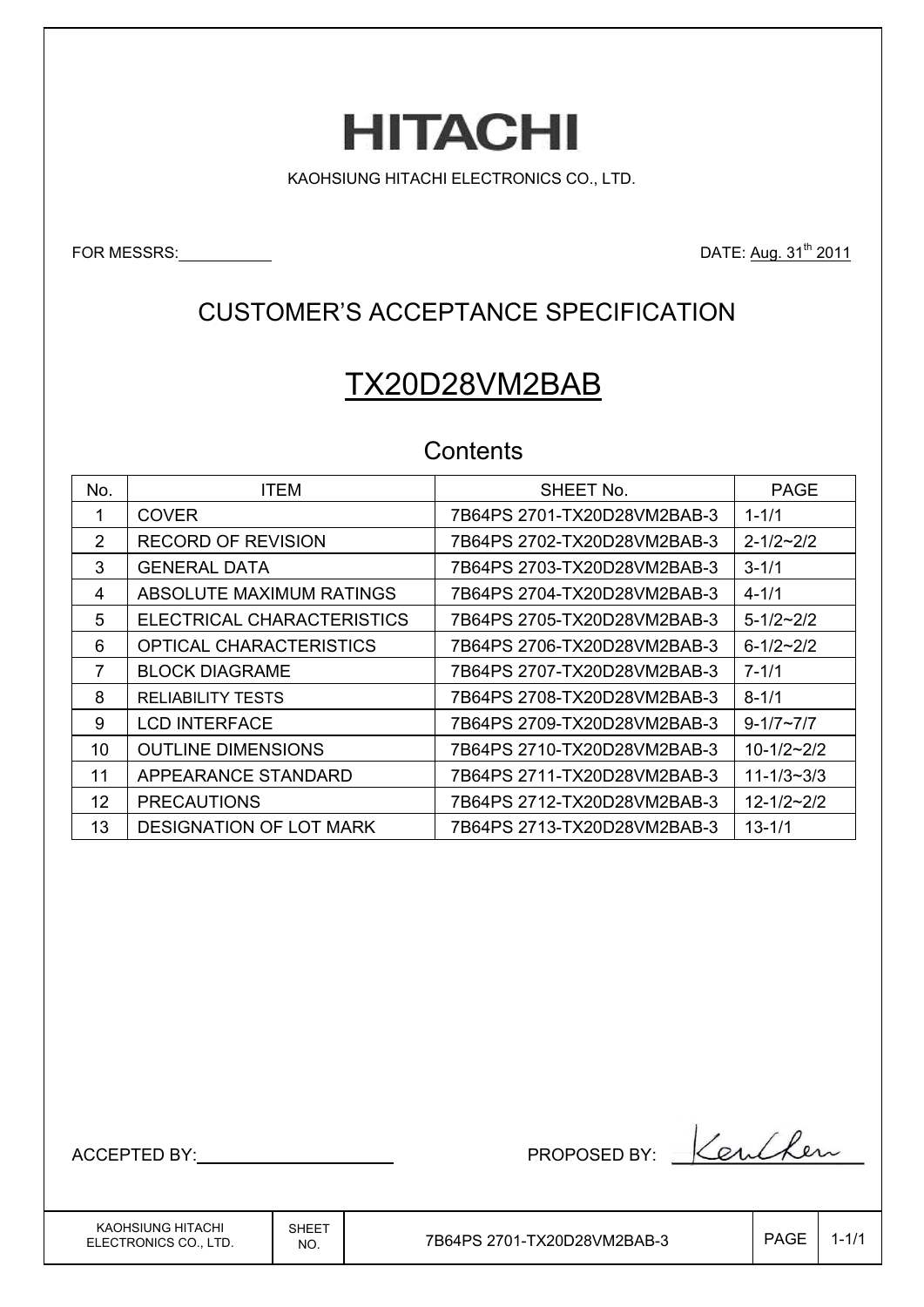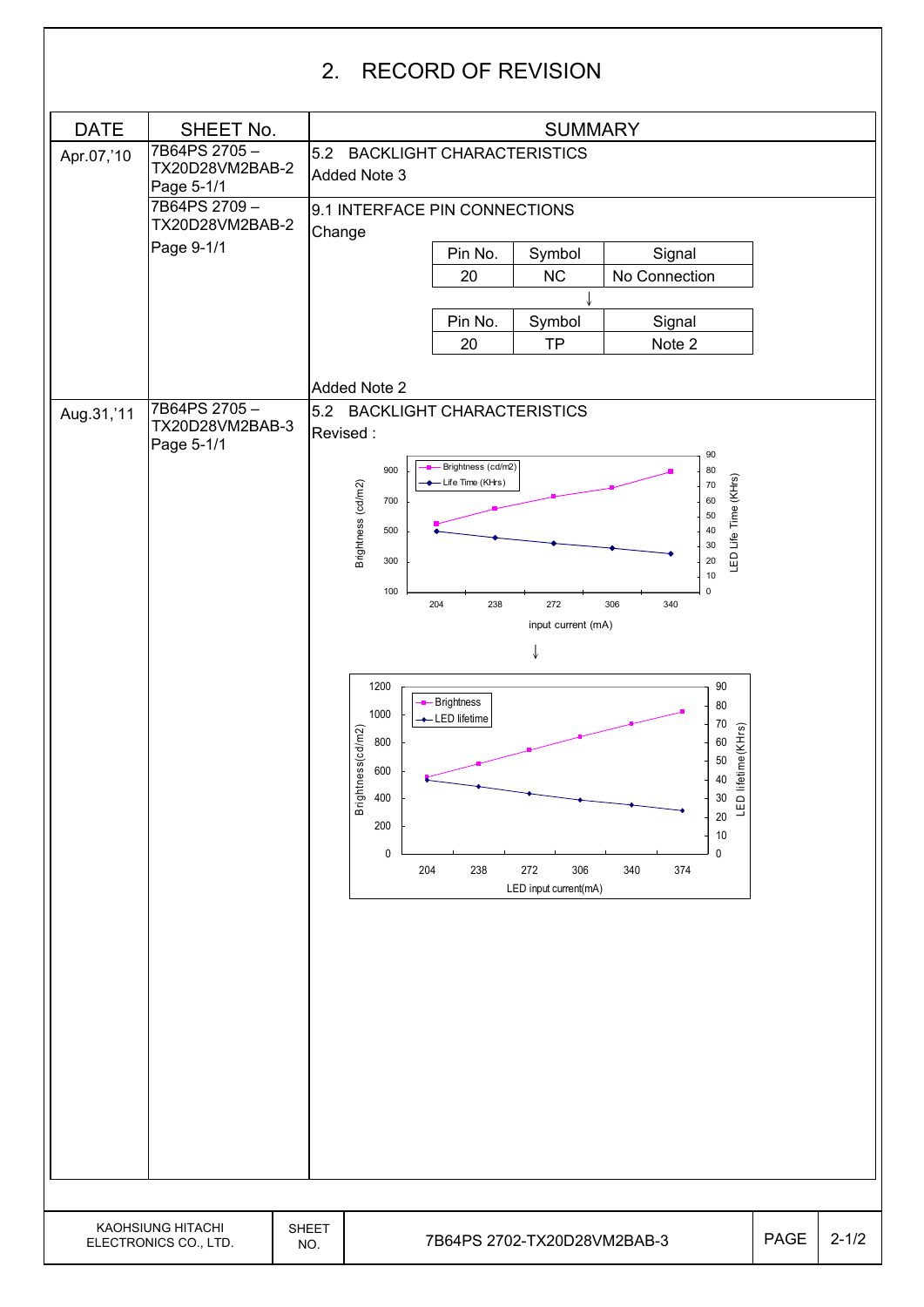|             |                                            |                     |                                        | 2. RECORD OF REVISION       |             |              |              |              |             |           |  |
|-------------|--------------------------------------------|---------------------|----------------------------------------|-----------------------------|-------------|--------------|--------------|--------------|-------------|-----------|--|
| <b>DATE</b> | SHEET No.                                  |                     | <b>SUMMARY</b>                         |                             |             |              |              |              |             |           |  |
| Aug.31,'11  | 7B64PS 2706-<br>TX20D28VM2BAB-3            |                     | 6. OPTICAL CHARACTERISTICS<br>Revised: |                             |             |              |              |              |             |           |  |
|             | Page 6-1/2                                 |                     |                                        | Item                        |             | Min.         | Typ.         | Max.         |             |           |  |
|             |                                            |                     |                                        |                             | Red         | 0.57         | 0.62         | 0.67         |             |           |  |
|             |                                            |                     |                                        |                             |             | 0.31         | 0.36         | 0.41         |             |           |  |
|             |                                            |                     |                                        |                             | Green       | 0.30         | 0.35         | 0.40         |             |           |  |
|             |                                            |                     |                                        | Color                       |             | 0.56         | 0.61         | 0.66         |             |           |  |
|             |                                            |                     |                                        | Chromaticity                | <b>Blue</b> | 0.10         | 0.15         | 0.20         |             |           |  |
|             |                                            |                     |                                        |                             |             | 0.03         | 0.08         | 0.13         |             |           |  |
|             |                                            |                     |                                        |                             | White       | 0.29         | 0.34         | 0.39         |             |           |  |
|             |                                            |                     |                                        |                             |             | 0.31         | 0.36         | 0.41         |             |           |  |
|             |                                            |                     |                                        |                             |             |              |              |              |             |           |  |
|             |                                            |                     |                                        | Item                        |             | Min.<br>0.58 | Typ.<br>0.63 | Max.<br>0.68 |             |           |  |
|             |                                            |                     |                                        |                             | Red         | 0.29         | 0.34         | 0.39         |             |           |  |
|             |                                            |                     |                                        |                             |             | 0.27         | 0.32         | 0.37         |             |           |  |
|             |                                            |                     |                                        | Color                       | Green       | 0.58         | 0.63         | 0.68         |             |           |  |
|             |                                            |                     |                                        | Chromaticity                |             | 0.09         | 0.14         | 0.19         |             |           |  |
|             |                                            |                     |                                        |                             | <b>Blue</b> | 0.08         | 0.13         | 0.18         |             |           |  |
|             |                                            |                     |                                        |                             |             | 0.27         | 0.32         | 0.37         |             |           |  |
|             |                                            |                     |                                        |                             | White       | 0.31         | 0.36         | 0.41         |             |           |  |
|             |                                            |                     |                                        |                             |             |              |              |              |             |           |  |
|             |                                            |                     |                                        |                             |             |              |              |              |             |           |  |
|             | KAOHSIUNG HITACHI<br>ELECTRONICS CO., LTD. | <b>SHEET</b><br>NO. |                                        | 7B64PS 2702-TX20D28VM2BAB-3 |             |              |              |              | <b>PAGE</b> | $2 - 2/2$ |  |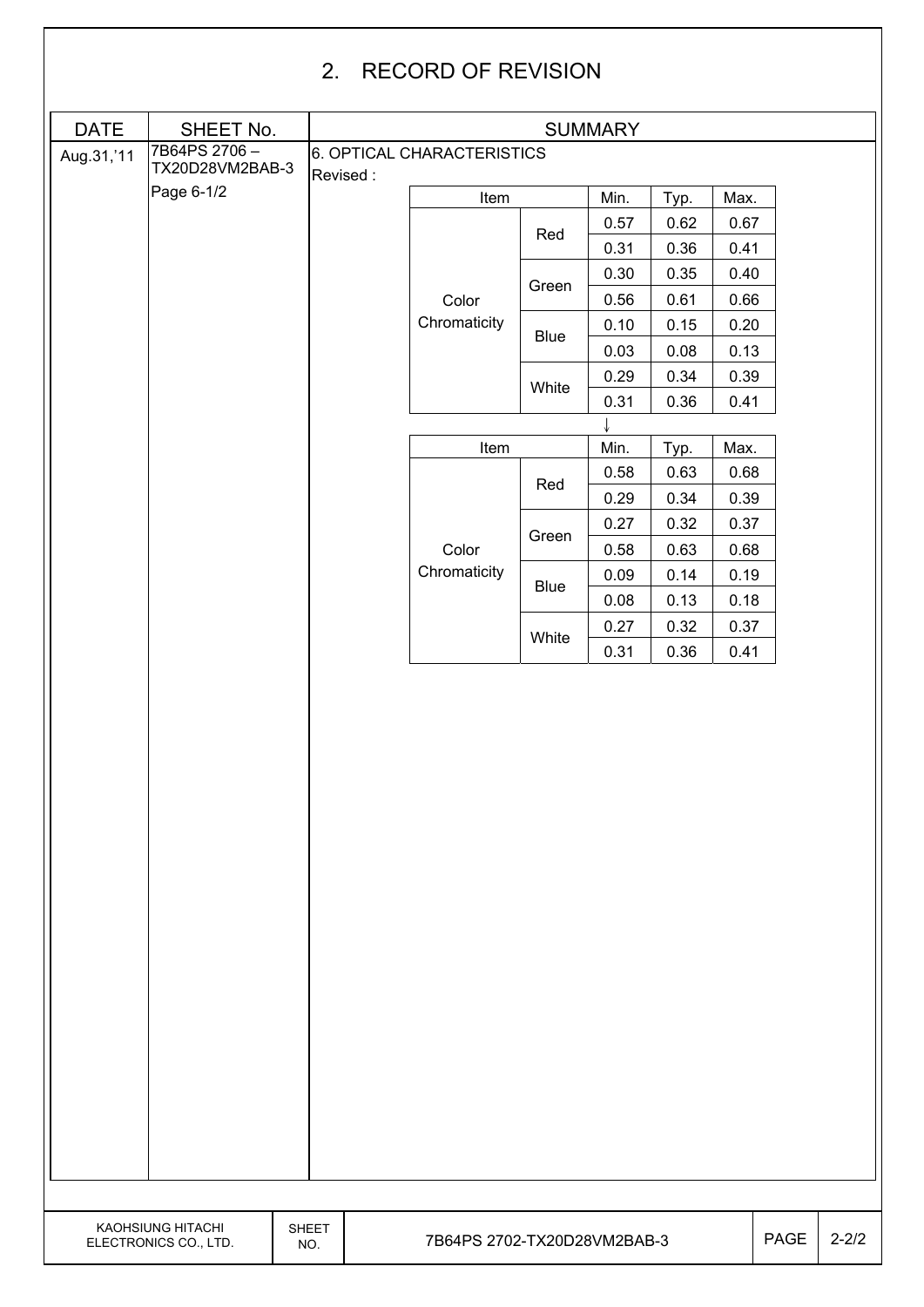# 3. GENERAL DATA

#### 3.1 DISPLAY FEATURES

This module is a 8.0" WVGA of 16:9 format amorphous silicon TFT. The pixel format is vertical stripe and sub pixels are arranged as R (red), G (green), B (blue) sequentially. This display is RoHS compliant, and COG (chip on glass) technology and LED backlight are applied on this display.

| Part Name                      | TX20D28VM2BAB                                                                                            |
|--------------------------------|----------------------------------------------------------------------------------------------------------|
| <b>Module Dimensions</b>       | 189.0(W) mm x 120.0(H) mm x 7.5(D) mm typ.                                                               |
| LCD Active Area                | 174.0(W) mm x 104.4(H) mm                                                                                |
| Dot Pitch                      | $0.0725(W)$ mm x 3(R, G, B)(W) x 0.2175(H) mm                                                            |
| Resolution                     | 800 x 3(RGB)(W) x 480(H) dots                                                                            |
| <b>Color Pixel Arrangement</b> | R, G, B Vertical stripe                                                                                  |
| LCD Type                       | Transmissive Color TFT; Normally White                                                                   |
| Display Type                   | <b>Active Matrix</b>                                                                                     |
| Number of Colors               | 262k Colors                                                                                              |
| <b>Backlight</b>               | LED (Lifetime: 40 Khr)                                                                                   |
| Weight                         | 170g typ.                                                                                                |
| Interface                      | LVDS; 20 pins                                                                                            |
| <b>Power Supply Voltage</b>    | 3.3V for LCD; 12V for Backlight                                                                          |
| Power Consumption              | 1.0W for LCD; 2.45W for backlight                                                                        |
| <b>Viewing Direction</b>       | 12 O'clock (without image inversion and least brightness change)<br>6 O'clock (contrast peak located at) |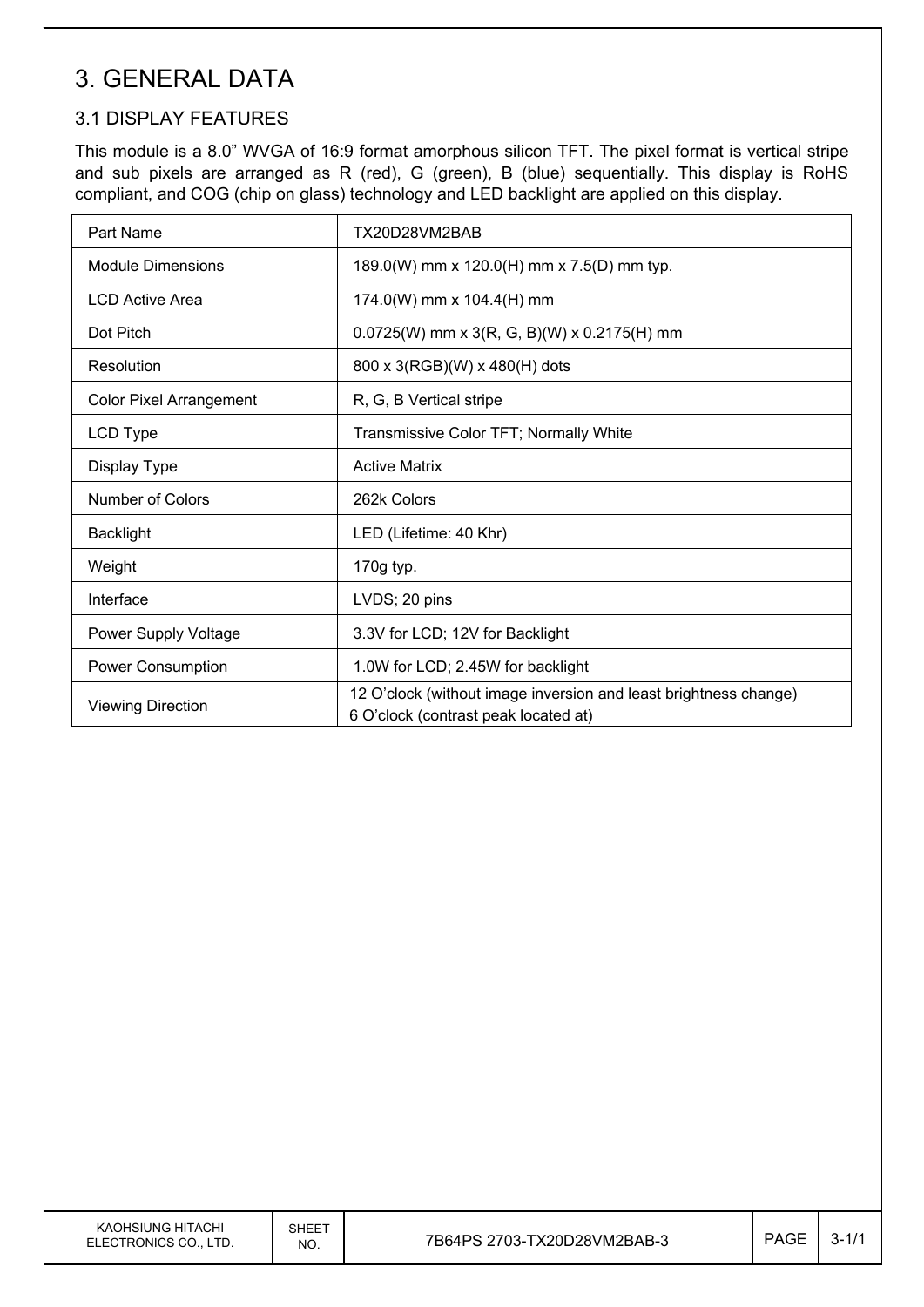# 4. ABSOLUTE MAXIMUM RATINGS

 $\overline{\phantom{a}}$ 

| Item                         | Symbol | Min.   | Max.      | Unit              | Remarks                  |
|------------------------------|--------|--------|-----------|-------------------|--------------------------|
| <b>Supply Voltage</b>        | VDD    | $-0.3$ | 4.0       |                   | $\overline{\phantom{a}}$ |
| Input Voltage of Logic       | VI     | $-0.2$ | $VDD+0.3$ |                   | Note 1                   |
| <b>Operating Temperature</b> | Top    | $-20$  | 70        | $^{\circ}$ $\cap$ | Note 2                   |
| Storage Temperature          | Tst    | $-30$  | 80        | $^{\circ}$ $\cap$ | Note 2                   |

Note 1: The rating is defined for the signal voltages of the interface such as CLK and pixel data pairs.

- Note 2: The maximum rating is defined as above based on the temperature on the panel surface, which might be different from ambient temperature after assembling the panel into the application. Moreover, some temperature-related phenomenon as below needed to be noticed:
	- Background color, contrast and response time would be different in temperatures other than  $25^{\circ}$ C.
	- Operating under high temperature will shorten LED lifetime.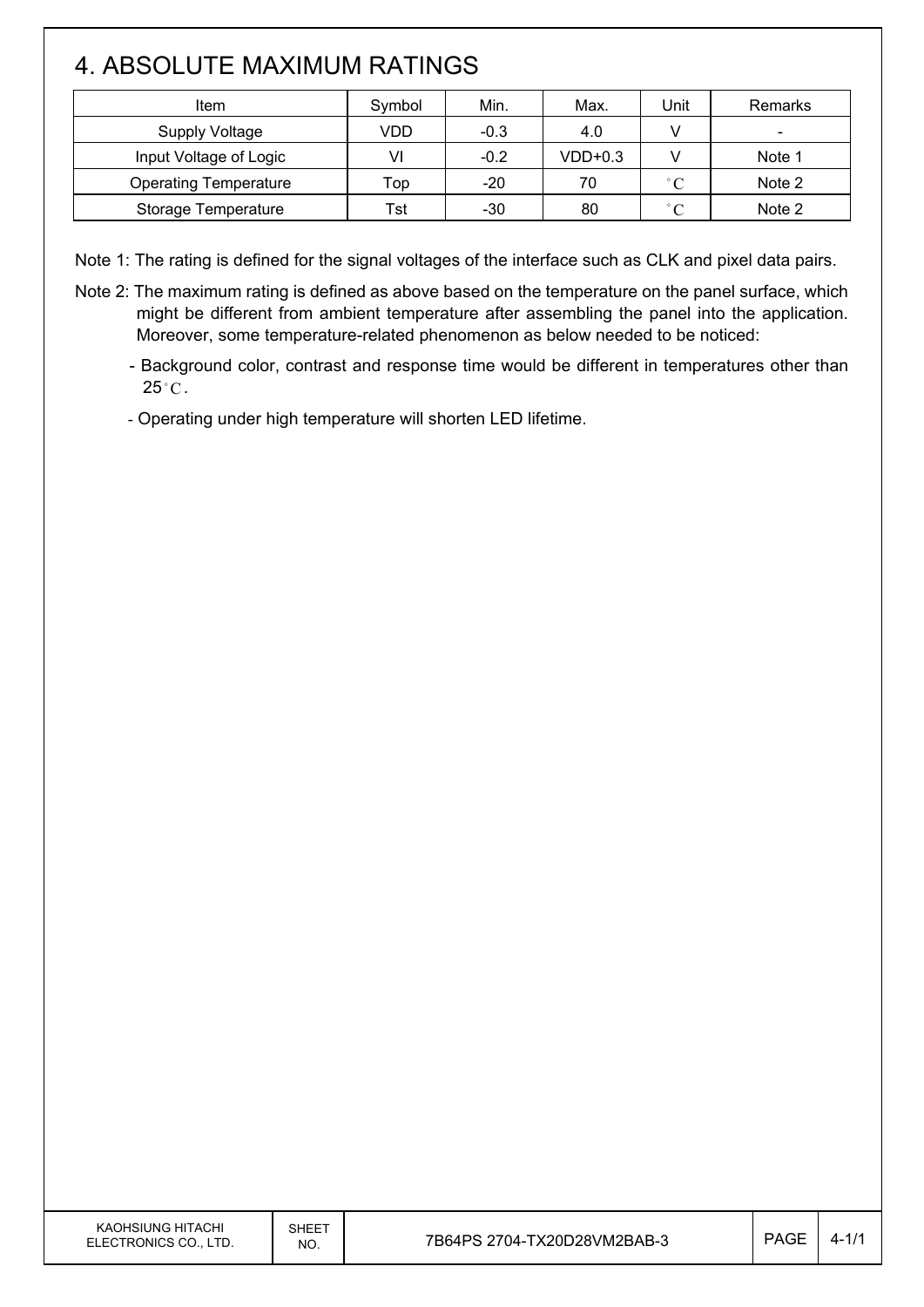# 5. ELECTRICAL CHARACTERISTICS

#### 5.1 LCD CHARACTERISTICS

 $T_a = 25$  °C, VSS = 0V

| <b>Item</b>                                   | Symbol       | Condition                | Min.                     | Typ. | Max.                     | Unit       | Remarks    |
|-----------------------------------------------|--------------|--------------------------|--------------------------|------|--------------------------|------------|------------|
| Power Supply Voltage                          | VDD          | $\overline{\phantom{a}}$ | 3.0                      | 3.3  | 3.6                      | V          |            |
| Differential Input                            |              | <b>VIH</b>               | $\overline{\phantom{0}}$ |      | $+100$                   |            |            |
| Voltage for LVDS<br><b>Receiver Threshold</b> | VI           | VIL                      | $-100$                   |      | $\overline{\phantom{0}}$ | mV         | Note 1     |
| Power Supply Current                          | <b>IDD</b>   | VDD-VSS<br>$=3.3V$       |                          | 300  | 400                      | mA         | Note $2,3$ |
| <b>Vsync Frequency</b>                        | $\mathbf{v}$ | $\overline{\phantom{a}}$ |                          | 60   | 75                       | Hz         |            |
| <b>Hsync Frequency</b>                        | H            | $\overline{\phantom{a}}$ | 29.7                     | 31.6 | 36.7                     | <b>KHz</b> | Note 4     |
| <b>DCLK Frequency</b>                         | CLK          |                          | 25                       | 33.3 | 40                       | MHz        |            |

Note 1: VCM=+1.2V

VCM is common mode voltage of LVDS transmitter/receiver.

The input terminal of LVDS transmitter is terminated with 100 $\Omega$ .



Note 2: An all black check pattern is used when measuring IDD,  $f_v$  is set to 60Hz.



Note 3: 1.0A fuse is applied in the module for IDD. For display activation and protection purpose, power supply is recommended larger than 2.5A to start the display and break fuse once any short circuit occurred.

Note 4: For LVDS transmitter input.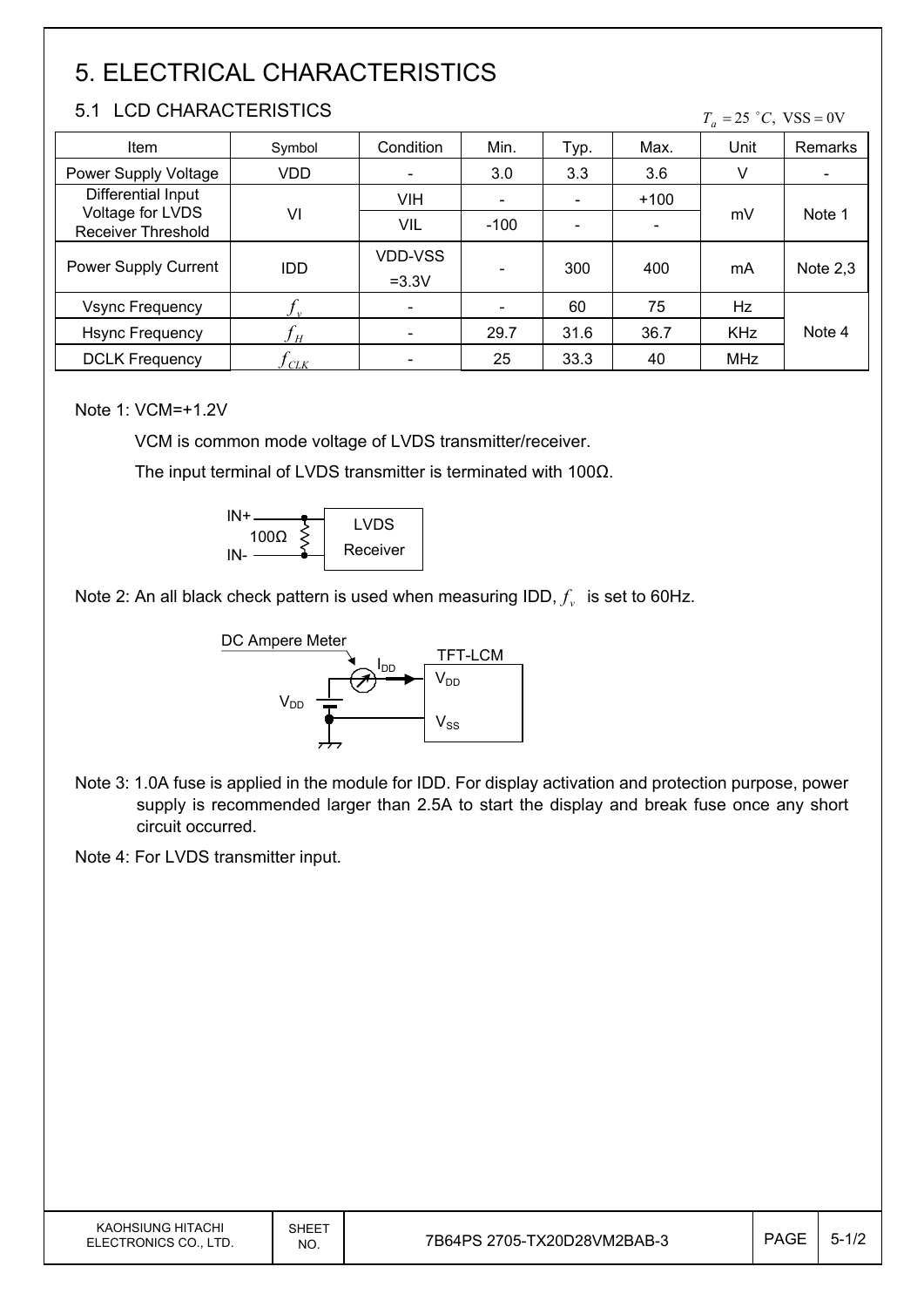#### 5.2 BACKLIGHT CHARACTERISTICS

| 2.4 DAVNEJOHT VEMNAV ELNOTIVO |                          |                       |                              |      |      |      |            |  |  |
|-------------------------------|--------------------------|-----------------------|------------------------------|------|------|------|------------|--|--|
| Item                          | Symbol                   | Condition             | Min.                         | Typ. | Max. | Unit | Remarks    |  |  |
| <b>LED Input Voltage</b>      | VLED                     | <b>Backlight Unit</b> | 11.5                         | 12.0 | 12.5 |      | Note 1     |  |  |
| <b>LED Forward Current</b>    | <b>ILED</b>              | <b>Backlight Unit</b> | $\qquad \qquad \blacksquare$ | 204  | 209  | mA   | Note 1     |  |  |
| LED Lifetime                  | $\overline{\phantom{a}}$ | 204 mA                | $\qquad \qquad \blacksquare$ | 40K  | -    | hrs  | Note $2,3$ |  |  |

- Note 1: The definitions of VLED and ILED are for the optical characteristic in section 6. Fig. 5.1 shows the LED backlight circuit including 51 LEDs and 300 ohm resistors.
- Note 2: The estimated lifetime is specified as the time to reduce 50% brightness by applying 204 mA at  $25^{\circ}$ C.
- Note 3: By applying different ILED, the estimated brightness and LED lifetime curves are shown as Fig 5.2 for various environment use. Do not apply ILED over 340mA for derating concern.



Fig 5.1



Fig 5.2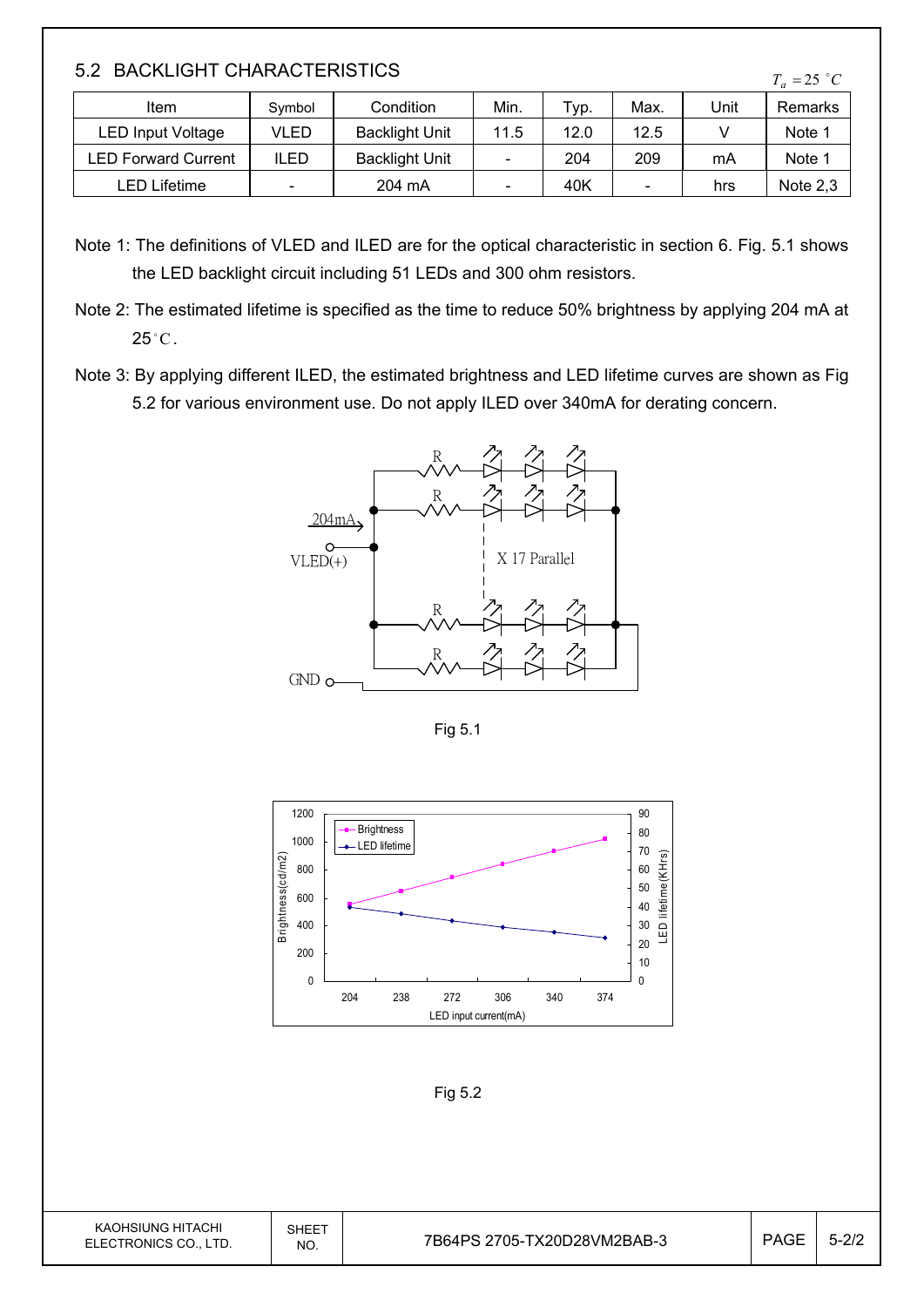# 6. OPTICAL CHARACTERISTICS

The optical characteristics are measured based on the conditions as below:

- Supplying the signals and voltages defined in the section of electrical characteristics.
- The ambient temperature is 25 $^{\circ}$ C.

- In the dark room around 500~1000 lx, the equipment has been set for the measurements as shown in Fig 6.1.

|                              |             |                              |                                          |                |                |      | $T_a = 25 °C, f_v = 60 Hz, VDD = 3.3 V$ |                |
|------------------------------|-------------|------------------------------|------------------------------------------|----------------|----------------|------|-----------------------------------------|----------------|
| Item                         |             | Symbol                       | Condition                                | Min.           | Typ.           | Max. | Unit                                    | Remarks        |
| <b>Brightness of White</b>   |             |                              |                                          | 440            | 550            |      | cd/m <sup>2</sup>                       | Note 1         |
| <b>Brightness Uniformity</b> |             | $\qquad \qquad \blacksquare$ | $\phi = 0^{\circ}, \theta = 0^{\circ}$ , | 70             | $\blacksquare$ |      | $\%$                                    | Note 2         |
| <b>Contrast Ratio</b>        |             | CR                           | ILED=204 mA                              | 300            | 600            |      | $\overline{\phantom{a}}$                | Note 3         |
|                              |             | Rise (Ton)                   |                                          |                | 20             | 40   |                                         |                |
| Response Time                |             | Fall (Toff)                  | $\phi = 0^\circ$ , $\theta = 0^\circ$    |                | 10             | 20   | ms                                      | Note 4         |
| <b>NTSC Ratio</b>            |             |                              | $\phi = 0^{\circ}, \theta = 0^{\circ}$   | $\blacksquare$ | 60             |      | $\%$                                    | $\blacksquare$ |
|                              |             | $\theta$ x                   | $\phi = 0^\circ$ , CR $\geq 10$          | 60             | 80             |      |                                         |                |
|                              |             | $\theta x'$                  | $\phi = 180^{\circ}$ , CR $\geq 10$      | 60             | 80             |      | Degree                                  |                |
| <b>Viewing Angle</b>         |             | $\theta$ y                   | $\phi = 90^{\circ}$ , CR $\geq 10$       | 50             | 60             |      |                                         | Note 5         |
|                              |             | $\theta$ y'                  | $\phi = 270^\circ$ , CR $\geq 10$        | 70             | 80             |      |                                         |                |
|                              |             | X                            |                                          | 0.58           | 0.63           | 0.68 |                                         |                |
|                              | Red         | Y                            |                                          | 0.29           | 0.34           | 0.39 |                                         |                |
|                              |             | X                            |                                          | 0.27           | 0.32           | 0.37 |                                         |                |
| Color                        | Green       | Y                            |                                          | 0.58           | 0.63           | 0.68 |                                         |                |
| Chromaticity                 |             | X                            | $\phi = 0^{\circ}, \theta = 0^{\circ}$   | 0.09           | 0.14           | 0.19 |                                         | Note 6         |
|                              | <b>Blue</b> | Y                            |                                          | 0.08           | 0.13           | 0.18 |                                         |                |
|                              |             | X                            |                                          | 0.27           | 0.32           | 0.37 |                                         |                |
|                              | White       | Y                            |                                          | 0.31           | 0.36           | 0.41 |                                         |                |

Note 1: The brightness is measured from center point of the panel, P5 in Fig. 6.2, for the typical value. Note 2: The brightness uniformity is calculated by the equation as below:

> Brightness uniformity =  $\frac{\text{Min.}_{\text{Br}}}{\text{Min.}_{\text{B}}}\times 100\%$ Max. Brightness

, which is based on the brightness values of the 9 points measured by BM-5 as shown in Fig. 6.2.

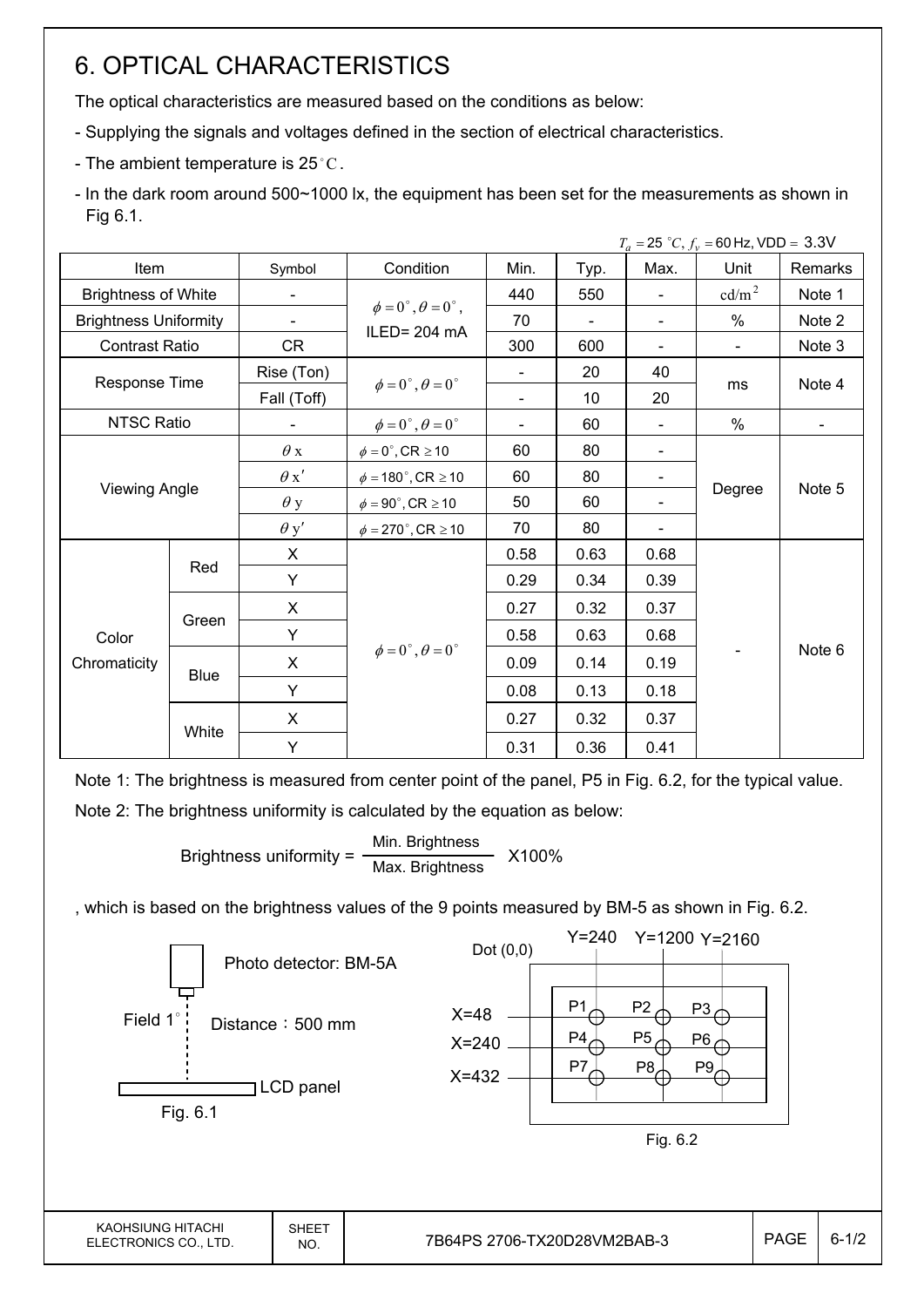Note 3: The Contrast ratio is measured from the center point of the panel, P5, and defined as the following equation:

$$
CR = \frac{Brightness \space of \space White}{Brightness \space of \space Black}
$$

Note 4: The definition of response time is shown in Fig. 6.3. The rising time is the period from 90% brightness to 10% brightness when the data is from white to black. Oppositely, falling time is the period from 10% brightness rising to 90% brightness.



Note 5: The definition of viewing angle is shown in Fig. 6.4. Angle  $\phi$  is used to represent viewing directions, for instance,  $\phi = 270^\circ$  means 6 o'clock, and  $\phi = 0^\circ$  means 3 o'clock. Moreover, angle  $\theta$  is used to represent viewing angles from axis Z toward plane XY.

 The viewing direction of this display is 12 o'clock, which means that a photograph with gray scale would not be reversed in color and the brightness change would be less from this direction. However, the best contrast peak would be located at 6 o'clock.

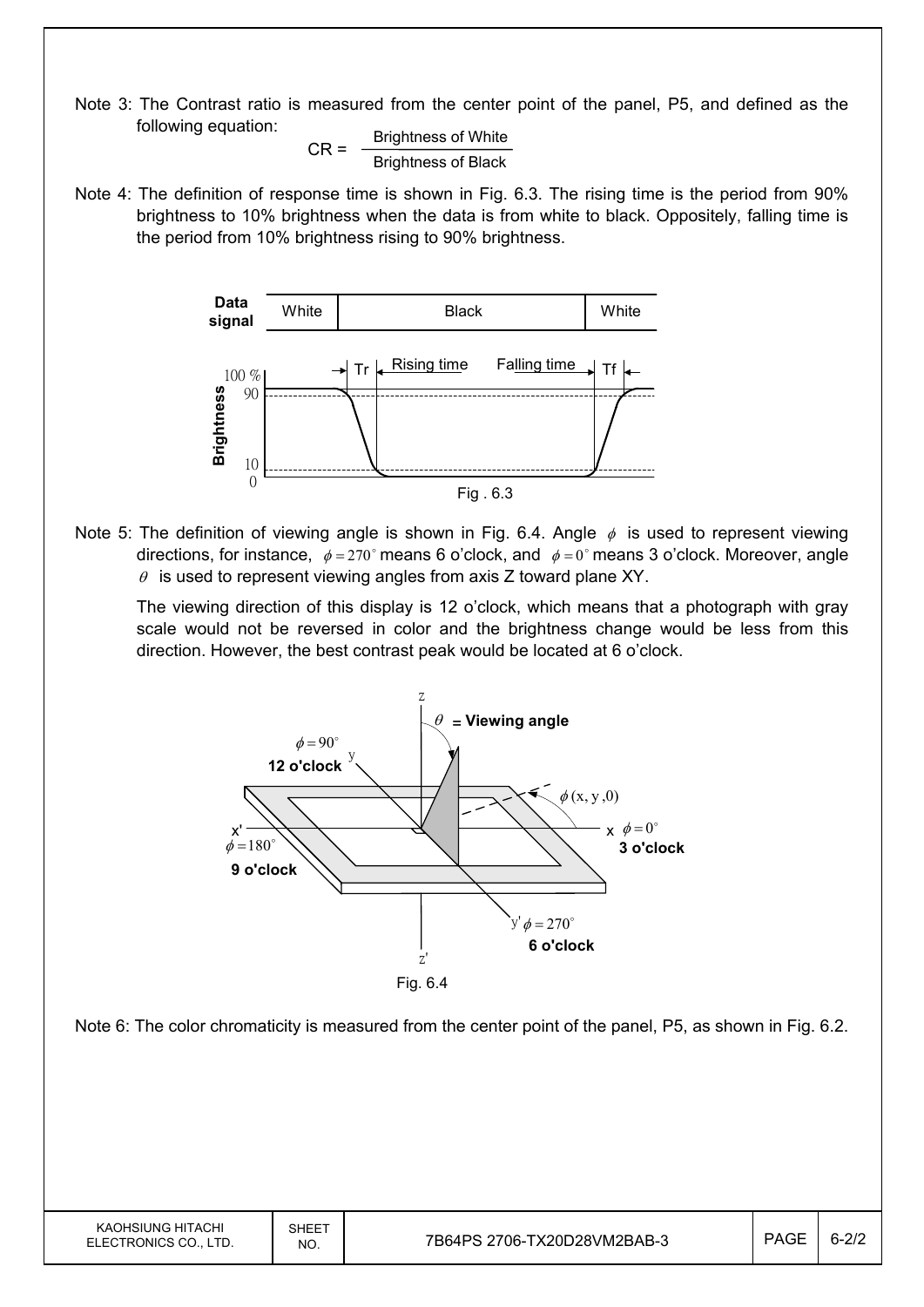#### 7. BLOCK DIAGRAM



Note: Signals are CLK, and pixel data pairs.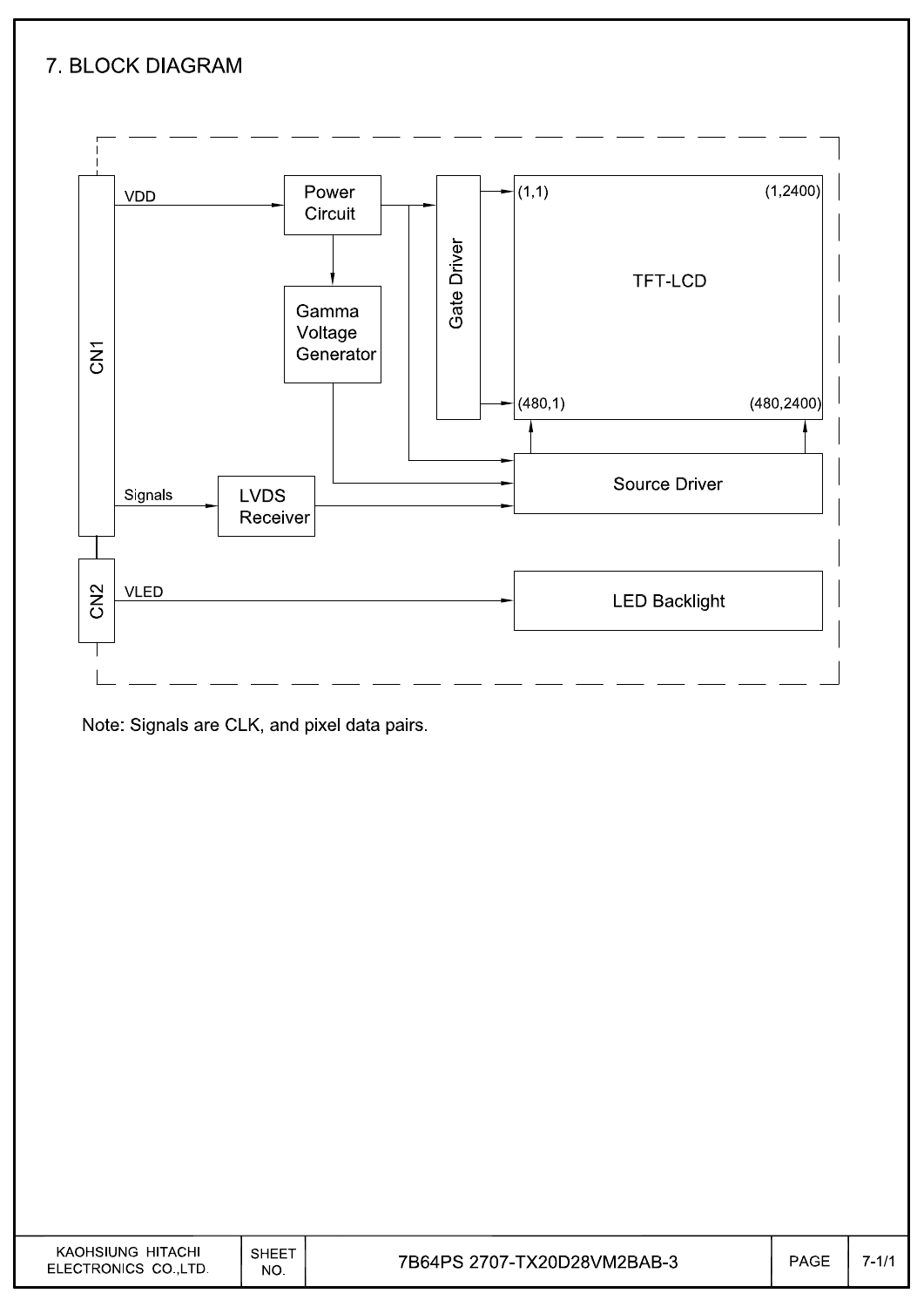# 8. RELIABILITY TESTS

| <b>Test Item</b>               | Condition                                                                                                                            |                                                |
|--------------------------------|--------------------------------------------------------------------------------------------------------------------------------------|------------------------------------------------|
| <b>High Temperature</b>        | 1) Operating<br>2) 70 $^{\circ}$ C                                                                                                   | 240 hrs                                        |
| Low Temperature                | 1) Operating<br>2) -20 $^{\circ}$ C                                                                                                  | 240 hrs                                        |
| <b>High Temperature</b>        | 1) Storage<br>2) 80 $^{\circ}$ C                                                                                                     | 240 hrs                                        |
| Low Temperature                | 1) Storage<br>2) -30 $^{\circ}$ C                                                                                                    | 240 hrs                                        |
| <b>Heat Cycle</b>              | 1) Operating<br>2) $-20$ °C $-70$ °C<br>3) 3hrs~1hr~3hrs                                                                             | 240 hrs                                        |
| <b>Thermal Shock</b>           | 1) Non-Operating<br>2) -35 $^{\circ}$ C $\leftrightarrow$ 85 $^{\circ}$ C<br>3) 0.5 hr ↔ 0.5 hr                                      | 240 hrs                                        |
| High Temperature &<br>Humidity | 1) Operating<br>2) 40°C & 85%RH<br>3) Without condensation<br>4) Note 4                                                              | 240 hrs                                        |
| Vibration                      | 1) Non-Operating<br>2) $20 \sim 50$ Hz<br>3) 2G<br>4) X, Y, and Z directions                                                         | 1 hr for each direction                        |
| <b>Mechanical Shock</b>        | 1) Non-Operating<br>2) 10 ms<br>3) 50G<br>4) $\pm X$ , $\pm Y$ and $\pm Z$ directions                                                | Once for each direction                        |
| <b>ESD</b>                     | 1) Operating<br>2) Tip: 200 pF, 250 $\Omega$<br>3) Air discharge for glass: $\pm$ 8KV<br>4) Contact discharge for metal frame: ± 8KV | 1) Glass: 9 points<br>2) Metal frame: 8 points |

Note 1: Display functionalities are inspected under the conditions defined in the specification after the reliability tests.

Note 2: The display is not guaranteed for use in corrosive gas environments.

- Note 3: All pins of LCD interface (CN1) have been tested by  $\pm 100V$  contact discharge of ESD under non-operating condition.
- Note 4: Under the condition of high temperature & humidity, if the temperature is higher than 40°C, the humidity needs to be reduced as Fig. 8.1 shown.

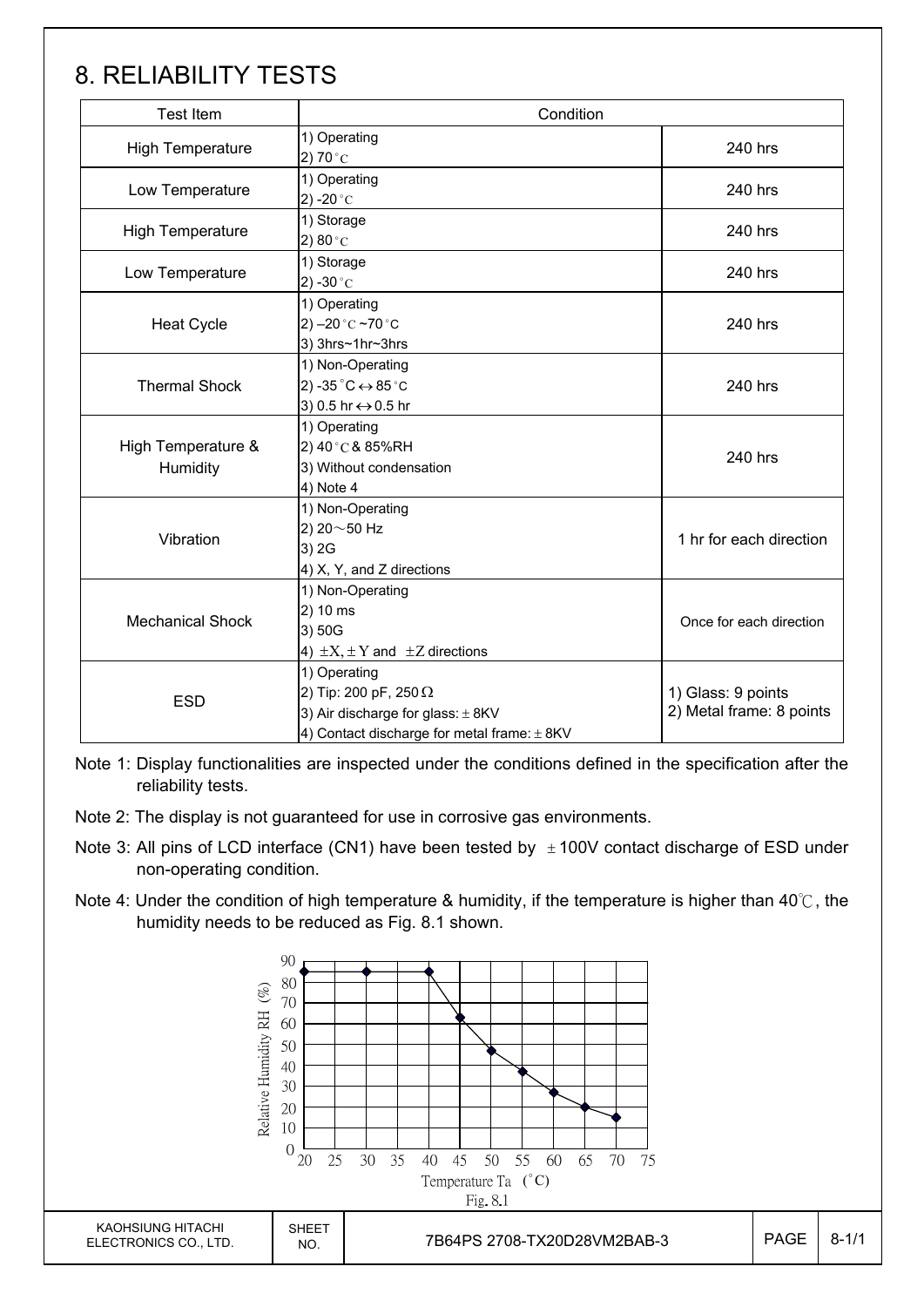# 9. LCD INTERFACE

#### 9.1 INTERFACE PIN CONNECTIONS

The display interface connector (CN1) is FI-SEB20P-HF13E-E1500 made by JAE and pin assignment is as below:

| Pin No.        | Symbol     | Signal                 | Pin No. | Symbol     | Signal             |
|----------------|------------|------------------------|---------|------------|--------------------|
| 1              | <b>VDD</b> |                        | 11      | $IN2-$     | B2~B5, DE          |
| $\overline{2}$ | <b>VDD</b> | Power Supply for Logic | 12      | $IN2+$     |                    |
| $\mathfrak{S}$ | <b>VSS</b> |                        | 13      | <b>VSS</b> | <b>GND</b>         |
| 4              | <b>VSS</b> | <b>GND</b>             | 14      | CLK IN-    |                    |
| 5              | INO-       | R0~R5, G0              | 15      | CLK IN+    | <b>Pixel Clock</b> |
| 6              | $INO+$     |                        | 16      | <b>VSS</b> | <b>GND</b>         |
| 7              | <b>VSS</b> | <b>GND</b>             | 17      | <b>NC</b>  | No Connection      |
| 8              | $IN1-$     | G1~G5, B0~B1           | 18      | <b>NC</b>  | No Connection      |
| 9              | $IN1+$     |                        | 19      | <b>NC</b>  | No Connection      |
| 10             | <b>VSS</b> | <b>GND</b>             | 20      | <b>TP</b>  | Note 2             |

Note 1: IN n- and IN n+ (n=0, 1, 2), CLK IN- and CLK IN+ should be wired by twist-pairs or side-by-side FPC patterns, respectively.

Note 2: Pin 20 is for internal test only, please keep it open.

The backlight interface connector (CN2) is BHR-03VS-1 made by JST, and pin assignment is as below:

| Pin No. | Signal      | Level                    | <b>Function</b>      |
|---------|-------------|--------------------------|----------------------|
|         | $V_{LED}$ + | $\overline{\phantom{a}}$ | Power Supply for LED |
|         | <b>NC</b>   | $\overline{\phantom{a}}$ | No Connection        |
|         | VLED-       | $\overline{\phantom{a}}$ | <b>GND</b>           |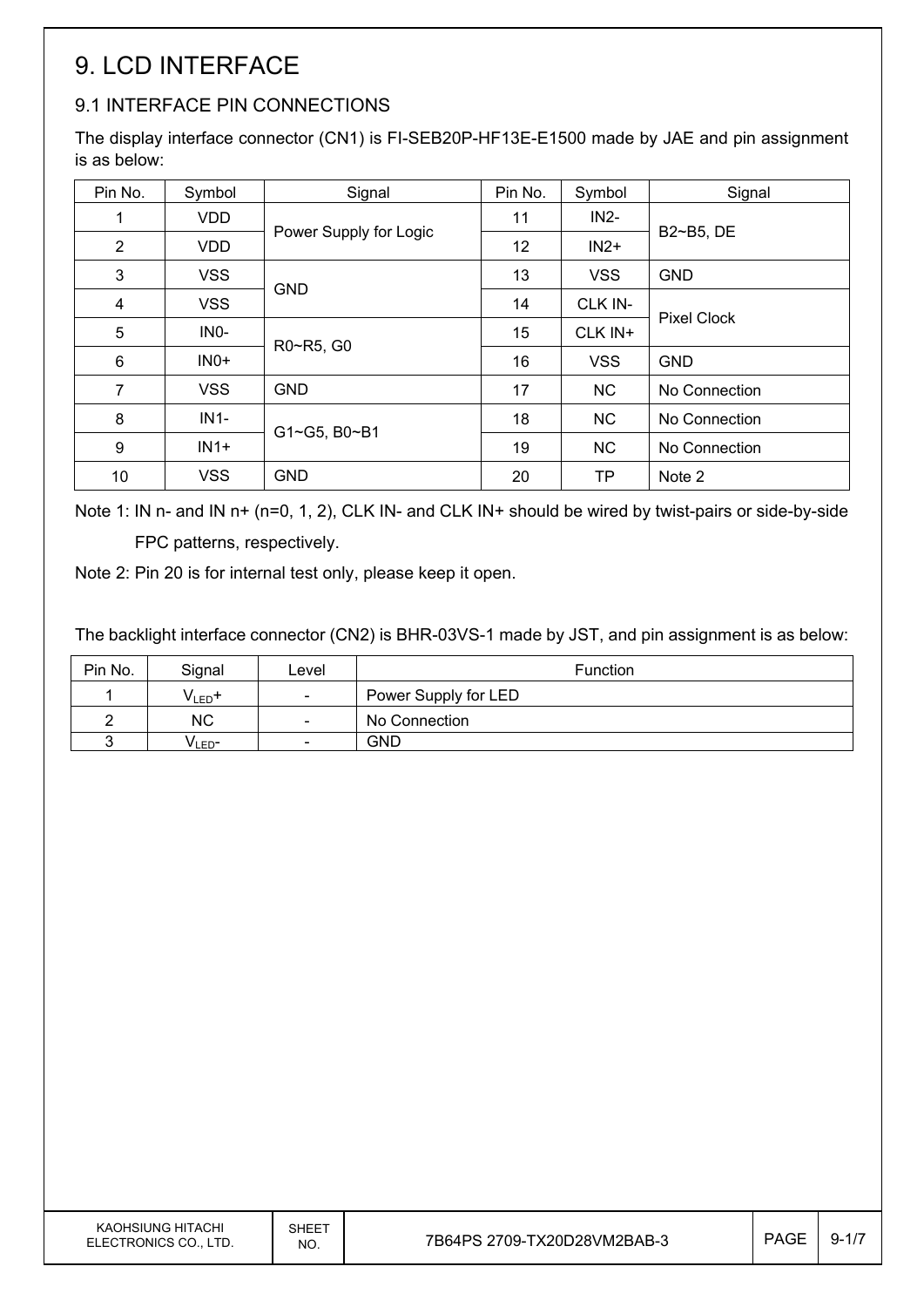| 9.2 LVDS INTERFACE                                       |                               |                                           |                                                                     |                                                                                                    |                                |
|----------------------------------------------------------|-------------------------------|-------------------------------------------|---------------------------------------------------------------------|----------------------------------------------------------------------------------------------------|--------------------------------|
|                                                          | <b>Machine Side</b>           | (2)                                       | CN <sub>1</sub><br>(interface)<br>1)                                | <b>TFT-LCD Side</b><br>3)                                                                          |                                |
| Controll<br>R0-R5,G0<br>G1-G5,B0,B1<br>B2-B5, NA, NA, DE | 7 TA0-6<br>7 TB0-6<br>7 TC0-6 | THC63LVDM83R<br>Parallel-to-<br>LVDS<br>띹 | $INO+$<br>IN <sub>0</sub> -<br>$IN1+$<br>$IN1-$<br>$IN2+$<br>$IN2-$ | THC63LVDF84B<br>RA0-6<br>Parallel-to-<br>LVDS<br><b>RB0-6</b><br>뇬<br><b>RC0-6</b><br><b>RD0-6</b> | <b>LCD Panel</b><br>controller |
| <b>CK</b>                                                | <b>DCLK IN</b>                | PLL                                       | CLK IN+<br>CLK IN-                                                  | <b>DCLK OUT</b><br>PLL                                                                             |                                |

- Note 1: LVDS cable impedance should be 100 ohms per signal line when each 2-lines (+, -) is used in differential mode.
- Note 2: The recommended transmitter, THC63LVDM83R, is made by Thine or equivalent, which is not contained in the module.
- Note 3: The receiver built-in the module is THC63LVDF84B made by Thine.

#### 9.3 LVDS DATA FORMAT

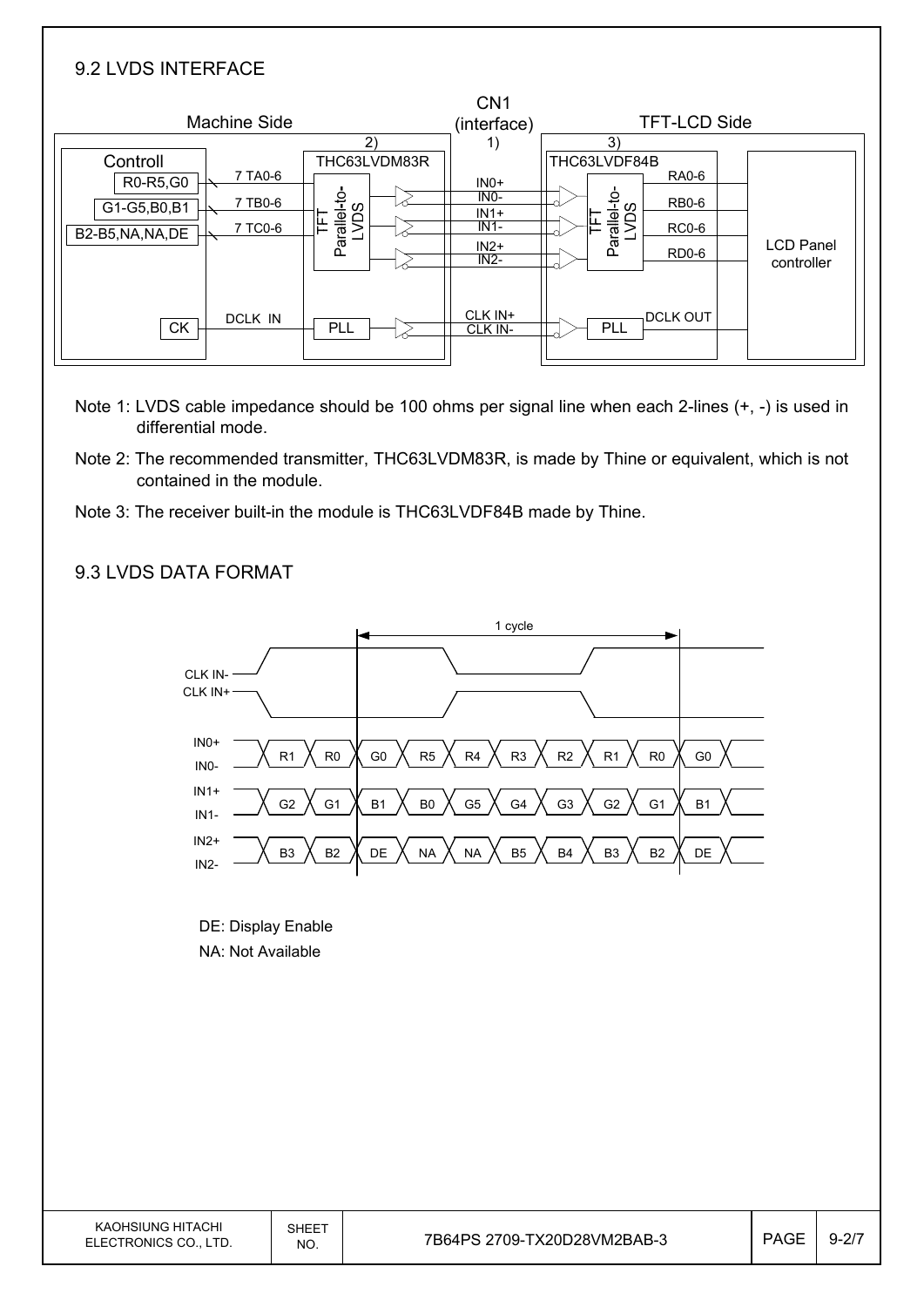#### 9.4 INTERFACE TIMING SPECIFICATIONS

The column of timing sets including minimum, typical, and maximum as below are based on the best optical performance, frame frequency (Vsync) = 60 Hz to define. If 60 Hz is not the aim to set, less than 75 Hz for Vsync is recommended to apply for better performance by other parameter combination as the definitions in section 5.1.

| Item        |                             | Symbol                          | Min.                     | Typ. | Max. | Unit       |  |
|-------------|-----------------------------|---------------------------------|--------------------------|------|------|------------|--|
|             | <b>Cycle Frequency</b>      | $1/t_{CLK}$                     | 25                       | 33.3 | 40   | <b>MHz</b> |  |
|             | Low level Width             | $t_{\text{WCL}}$                | 12                       |      |      |            |  |
| <b>DCLK</b> | High level Width            | $t_{\scriptscriptstyle\rm WCH}$ | 12                       |      |      | ns         |  |
|             | Rise time / Fill time       | $t_{rCLK}$ , $t_{fCLK}$         | $\overline{\phantom{a}}$ |      | 25   |            |  |
|             | Duty                        | D                               | 0.45                     | 0.5  | 0.55 |            |  |
|             | Set up time                 | $t_{SI}$                        | 5                        |      |      |            |  |
|             | Hold time                   | $t_{\rm HI}$                    | 10                       |      |      | ns         |  |
|             | Rise/Fall time              | $t_{\sf lr}, t_{\sf lf}$        |                          |      | 30   | ns         |  |
|             | <b>Horizontal Cycle</b>     | $t_H$                           | 841                      | 1056 | 1088 |            |  |
| <b>DTMG</b> | Horizontal Valid Data width | $t_{HD}$                        | 800                      | 800  | 800  | $t_{CLK}$  |  |
|             | Horizontal porch width      | $t_{HB}$                        | 41                       | 256  | 288  |            |  |
|             | <b>Vertical Cycle</b>       | tv                              | 495                      | 525  | 610  |            |  |
|             | Vertical Valid Data width   | $t_{VD}$                        | 480                      | 480  | 480  | $t_H$      |  |
|             | Vertical porch width        | $t_{VB}$                        | 15                       | 45   | 130  |            |  |
| Data        | Set up time                 | $\mathfrak{t}_{\texttt{SD}}$    | 5                        |      |      |            |  |
|             | Hold time                   | $t_{HD}$                        | 10                       |      |      | ns         |  |
|             | Rise/Fall time              | $t_{Dr}$ , $t_{Dr}$             |                          |      | 25   | ns         |  |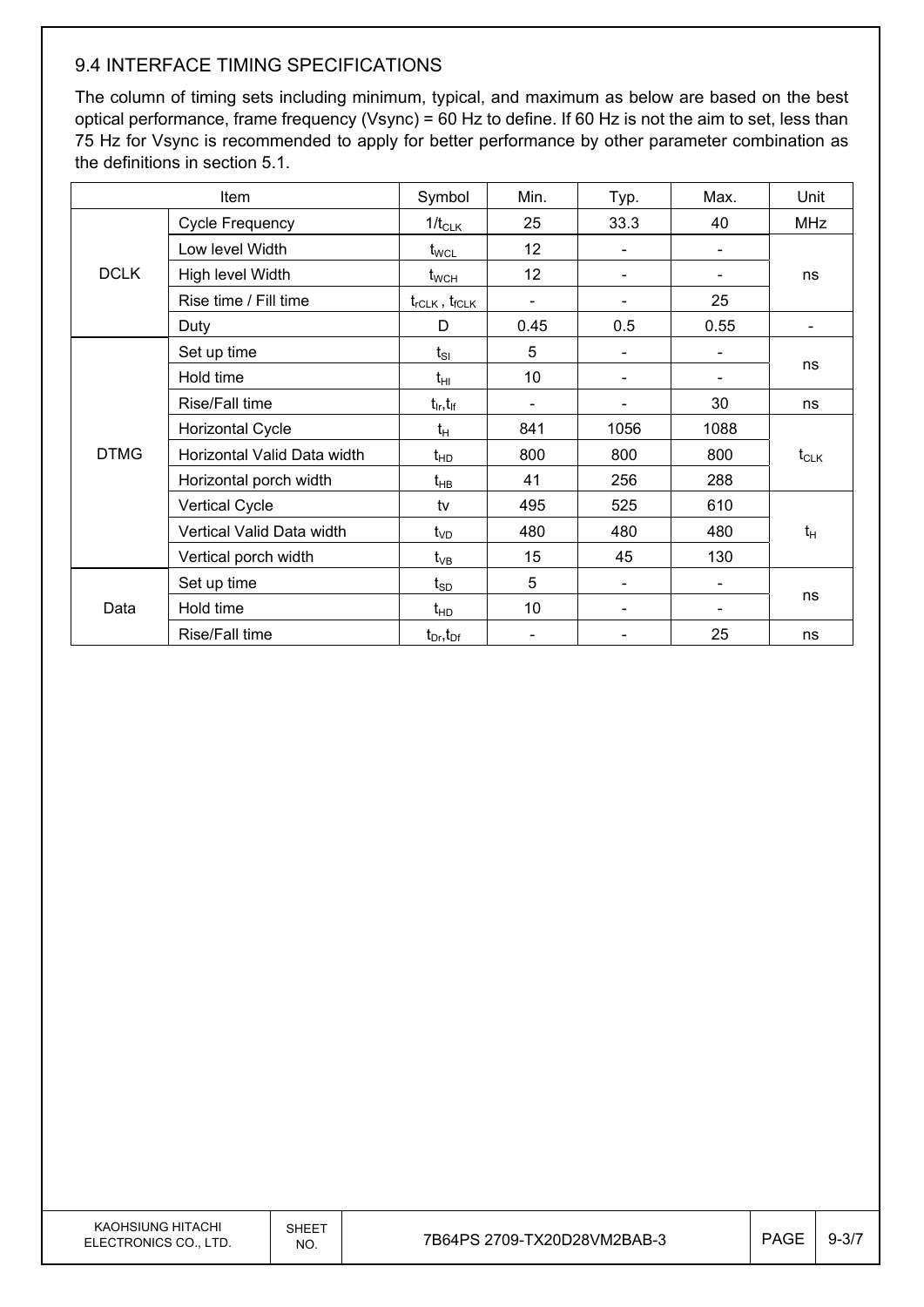#### 9.5 TIMING CHART

DTMG (Data Enable) is the signal to determine valid data, and the timing of DTMG can be determined from Hsync and Vsync as below. For this display, only DTMG and DCLK are the essential signals. Hsync and Vsync are not necessary to connect to display interface after DTMG has been generated and input.

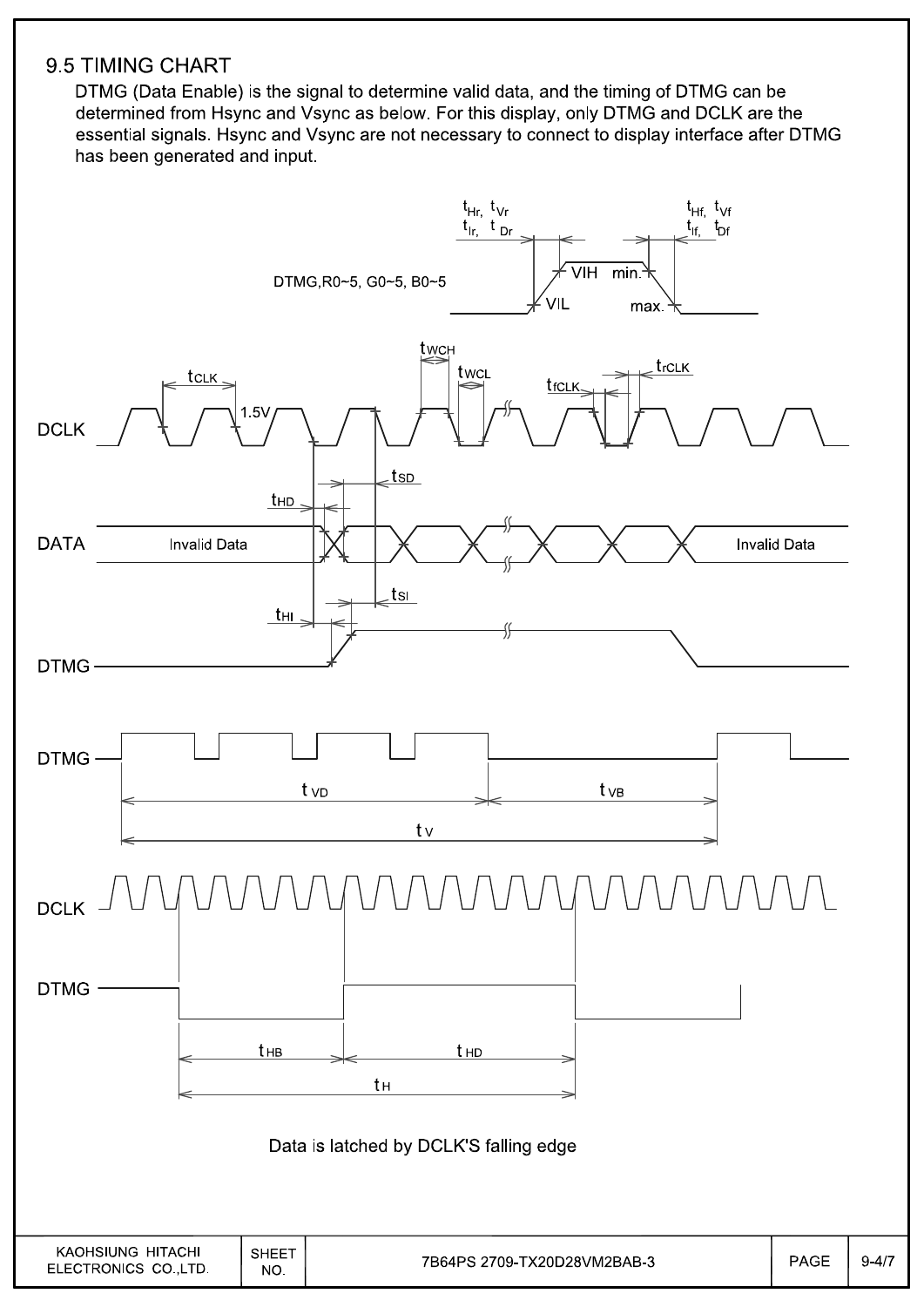#### 9.6 LVDS RECEIVER TIMING



RinX= (RinX+)-(RinX-) (X=0, 1, 2)

|             | <b>Item</b>       | Symbol           | Min.                           | Typ.                                         | Max.                           | Unit       |
|-------------|-------------------|------------------|--------------------------------|----------------------------------------------|--------------------------------|------------|
| <b>DCLK</b> | Frequency         | 1/ $t_{CLK}$     | 25                             | 33.3                                         | 40                             | <b>MHz</b> |
| <b>RinX</b> | 0 data position   | tRP0             | 1/7* $t_{CLK}$ -0.49           | 1/7* t <sub>CLK</sub>                        | 1/7* t <sub>CLK</sub> +0.49    |            |
| $(X=0,1,2)$ | 1st data position | t <sub>RP1</sub> | $-0.49$                        | 0                                            | $+0.49$                        |            |
|             | 2nd data position | tRP2             | 6/7* $t_{CLK}$ -0.49           | 6/7* $t_{\scriptstyle\textrm{CLK}}$          | 6/7* $t_{CLK}$ +0.49           |            |
|             | 3rd data position | tRP3             | 5/7* t <sub>CLK</sub> -0.49    | 5/7* t <sub>CLK</sub>                        | $5/7$ * t <sub>CLK</sub> +0.49 | ns         |
|             | 4th data position | tRP4             | 4/7* $t_{CLK}$ -0.49           | 4/7* t <sub>CLK</sub>                        | 4/7* $t_{CLK}$ +0.49           |            |
|             | 5th data position | tRP5             | $3/7$ * t <sub>CLK</sub> -0.49 | $3/7^*$ $t_{\scriptscriptstyle{\text{CLK}}}$ | $3/7$ * t <sub>CLK</sub> +0.49 |            |
|             | 6th data position | tRP6             | $2/7$ * t <sub>CLK</sub> -0.49 | $2/7^*$ t <sub>CLK</sub>                     | $2/7$ * t <sub>CLK</sub> +0.49 |            |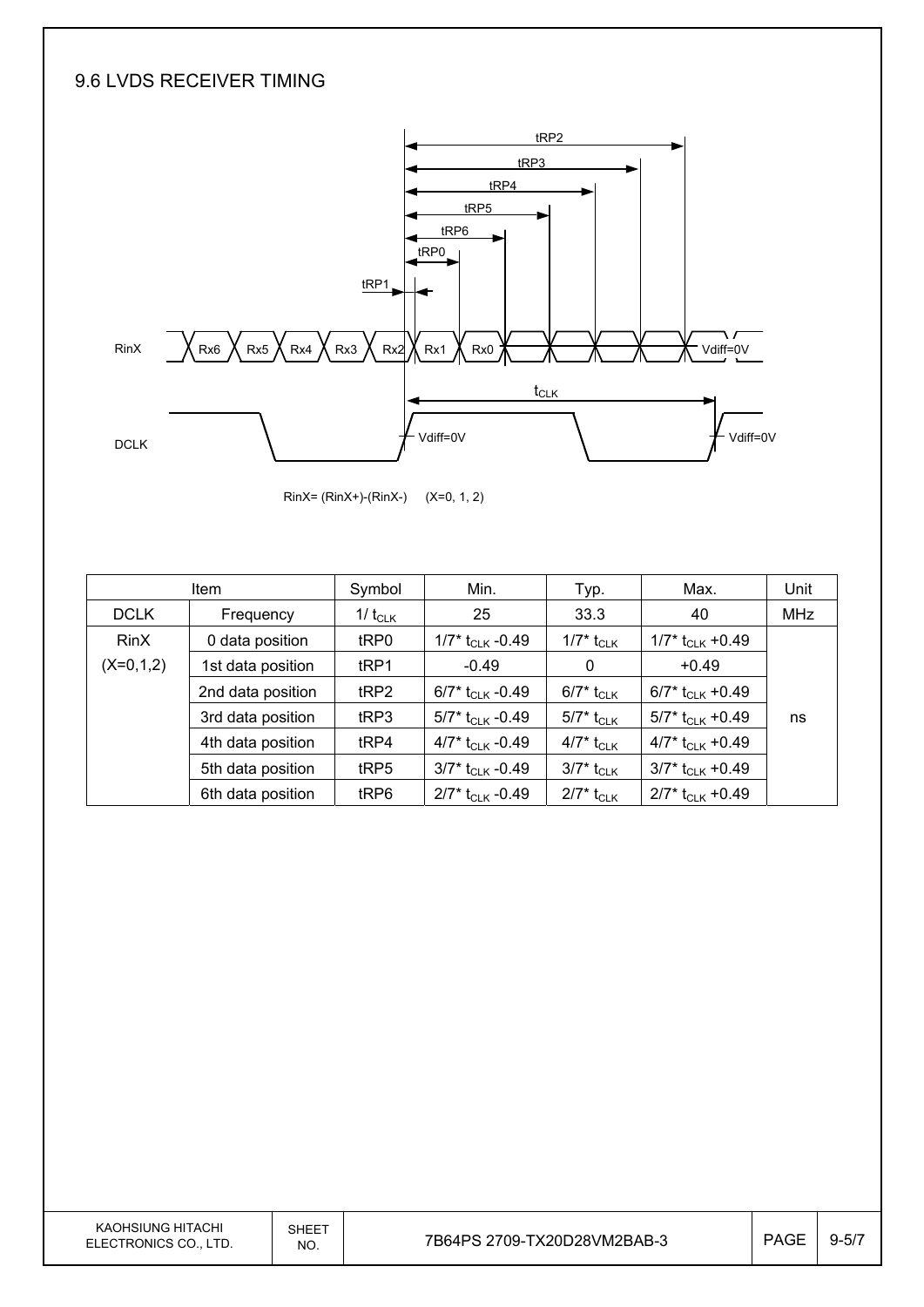#### 9.7 DATA INPUT for DISPLAY COLOR

|              | COLOR &              |                |                |                                  |                      |                           |                |                |                           | Data Signal    |                                  |                          |                                  |                      |                |                      |                |                |                           |
|--------------|----------------------|----------------|----------------|----------------------------------|----------------------|---------------------------|----------------|----------------|---------------------------|----------------|----------------------------------|--------------------------|----------------------------------|----------------------|----------------|----------------------|----------------|----------------|---------------------------|
|              | <b>Gray Scale</b>    | R <sub>5</sub> | R <sub>4</sub> | R <sub>3</sub>                   | R <sub>2</sub>       | R <sub>1</sub>            | R <sub>0</sub> | G <sub>5</sub> | G4                        | G <sub>3</sub> | G <sub>2</sub>                   | G <sub>1</sub>           | G <sub>0</sub>                   | B <sub>5</sub>       | <b>B4</b>      | B <sub>3</sub>       | B <sub>2</sub> | <b>B1</b>      | B <sub>0</sub>            |
|              | <b>Black</b>         | $\mathbf 0$    | $\mathbf 0$    | $\mathbf 0$                      | $\mathbf 0$          | $\mathbf 0$               | 0              | $\mathbf 0$    | $\mathbf 0$               | $\mathbf 0$    | $\mathbf 0$                      | $\mathbf 0$              | $\mathbf 0$                      | $\mathbf 0$          | $\mathbf 0$    | $\mathbf 0$          | $\mathbf 0$    | $\mathbf 0$    | $\mathbf 0$               |
|              | Red (0)              | 1              | 1              | 1                                | $\overline{1}$       | $\overline{1}$            | 1              | $\mathbf 0$    | 0                         | 0              | $\mathbf 0$                      | 0                        | $\mathbf 0$                      | $\mathbf 0$          | 0              | $\mathbf 0$          | $\mathbf 0$    | $\mathbf 0$    | 0                         |
|              | Green (0)            | $\mathbf 0$    | 0              | $\mathbf 0$                      | $\mathbf 0$          | 0                         | $\mathbf 0$    | 1              | 1                         | 1              | 1                                | 1                        | 1                                | $\mathbf 0$          | 0              | $\mathbf 0$          | 0              | 0              | 0                         |
| <b>Basic</b> | Blue $(0)$           | $\mathbf 0$    | 0              | $\mathbf 0$                      | $\mathbf 0$          | $\mathbf 0$               | $\mathbf 0$    | $\mathbf 0$    | 0                         | 0              | $\mathbf 0$                      | 0                        | $\mathbf 0$                      | 1                    | 1              | 1                    | $\mathbf{1}$   | 1              | $\mathbf{1}$              |
| Color        | Cyan                 | $\mathbf 0$    | 0              | 0                                | $\mathbf 0$          | 0                         | $\mathbf 0$    | 1              | $\mathbf 1$               | 1              | 1                                | 1                        | 1                                | 1                    | 1              | 1                    | $\mathbf 1$    | 1              | 1                         |
|              | Magenta              | 1              | 1              | 1                                | 1                    | 1                         | 1              | 0              | 0                         | 0              | 0                                | 0                        | 0                                | 1                    | 1              | 1                    | 1              | 1              | 1                         |
|              | Yellow               | 1              | 1              | 1                                | 1                    | 1                         | 1              | 1              | 1                         | 1              | 1                                | 1                        | 1                                | $\mathbf 0$          | 0              | $\mathbf 0$          | $\mathbf 0$    | 0              | 0                         |
|              | White                | $\mathbf{1}$   | 1              | 1                                | 1                    | $\mathbf 1$               | 1              | 1              | 1                         | 1              | $\mathbf{1}$                     | 1                        | 1                                | 1                    | 1              | 1                    | 1              | 1              | 1                         |
|              | <b>Black</b>         | 0              | 0              | 0                                | $\mathbf 0$          | 0                         | 0              | 0              | 0                         | 0              | 0                                | 0                        | $\mathbf 0$                      | $\mathbf 0$          | 0              | $\mathbf 0$          | $\mathbf 0$    | $\mathbf 0$    | 0                         |
|              | Red (62)             | $\mathbf 0$    | $\mathbf 0$    | $\mathbf 0$                      | $\mathbf 0$          | 0                         | 1              | $\mathbf 0$    | $\overline{0}$            | $\mathbf 0$    | $\mathbf 0$                      | 0                        | $\mathbf 0$                      | $\mathbf 0$          | 0              | $\mathbf 0$          | $\mathbf 0$    | $\mathbf 0$    | 0                         |
|              | Red (61)             | 0              | $\mathbf 0$    | 0                                | $\mathbf 0$          | 1                         | $\mathbf 0$    | $\mathbf 0$    | 0                         | 0              | 0                                | 0                        | 0                                | $\mathbf 0$          | 0              | $\mathbf 0$          | 0              | 0              | 0                         |
| Red          |                      |                |                | $\blacksquare$                   |                      | $\cdot$                   |                | $\cdot$        | $\cdot$                   |                |                                  |                          | $\blacksquare$<br>$\cdot$        | $\blacksquare$       |                |                      |                | $\blacksquare$ | $\cdot$                   |
|              | $\cdot$              | $\blacksquare$ | $\blacksquare$ | $\blacksquare$                   | $\cdot$              | $\ddot{\cdot}$            | $\blacksquare$ | $\ddot{\cdot}$ | $\overline{\phantom{a}}$  | $\ddot{\cdot}$ | ÷,                               | $\overline{\phantom{a}}$ | Ì.                               | $\blacksquare$<br>ä, | $\ddot{\cdot}$ | $\blacksquare$       | $\ddot{\cdot}$ | ÷,             | $\ddot{\cdot}$            |
|              | Red (1)              | $\mathbf{1}$   | 1              | 1                                | 1                    | $\mathbf{1}$              | $\mathbf 0$    | $\mathbf 0$    | 0                         | $\mathbf 0$    | $\mathbf 0$                      | $\mathbf 0$              | $\mathbf 0$                      | $\mathbf 0$          | $\mathbf 0$    | $\mathbf 0$          | $\mathbf 0$    | $\mathbf 0$    | 0                         |
|              | Red(0)               | 1              | 1              | 1                                | 1                    | 1                         | 1              | $\mathbf 0$    | $\mathbf 0$               | 0              | 0                                | 0                        | 0                                | 0                    | 0              | 0                    | 0              | $\mathbf 0$    | 0                         |
|              | <b>Black</b>         | $\mathbf 0$    | 0              | 0                                | $\mathbf 0$          | 0                         | $\mathbf 0$    | $\mathbf 0$    | $\mathbf 0$               | 0              | 0                                | 0                        | $\mathbf 0$                      | $\mathbf 0$          | 0              | $\mathbf 0$          | $\mathbf 0$    | 0              | 0                         |
|              | Green (62)           | $\mathbf 0$    | 0              | $\mathbf 0$                      | $\mathbf 0$          | $\mathbf 0$               | $\mathbf 0$    | 0              | 0                         | 0              | $\mathbf 0$                      | 0                        | $\mathbf{1}$                     | $\mathbf 0$          | 0              | $\mathbf 0$          | $\mathbf 0$    | 0              | 0                         |
|              | Green (61)           | 0              | 0              | 0                                | $\mathbf 0$          | 0                         | $\mathbf 0$    | 0              | 0                         | 0              | 0                                | 1                        | 0                                | $\mathbf 0$          | 0              | 0                    | 0              | $\mathbf 0$    | 0                         |
| Green        |                      | $\cdot$        | $\ddot{\cdot}$ | $\ddot{\cdot}$                   | $\ddot{\cdot}$       | $\ddot{\cdot}$            |                | $\ddot{\cdot}$ | $\ddot{\cdot}$            | Ì              | Ì                                | $\ddot{\cdot}$           | $\ddot{\cdot}$                   | $\ddot{\cdot}$       | $\ddot{\cdot}$ | $\ddot{\phantom{a}}$ | ÷,             | ÷,             | $\ddot{\cdot}$            |
|              | $\ddot{\phantom{0}}$ | $\blacksquare$ | $\blacksquare$ | $\blacksquare$                   | $\blacksquare$       | $\blacksquare$<br>$\cdot$ | $\blacksquare$ | Ì.             | $\blacksquare$            | $\cdot$        | $\blacksquare$                   | ä,                       | $\blacksquare$<br>$\cdot$        | $\blacksquare$       | $\blacksquare$ | $\blacksquare$       | $\blacksquare$ | $\blacksquare$ | $\blacksquare$<br>٠       |
|              | Green (1)            | $\mathbf 0$    | 0              | $\mathbf 0$                      | $\mathbf 0$          | $\mathbf 0$               | $\mathbf 0$    | 1              | 1                         | 1              | 1                                | 1                        | 0                                | $\mathbf 0$          | $\mathbf 0$    | $\mathbf 0$          | $\mathbf 0$    | $\mathbf 0$    | 0                         |
|              | Green (0)            | 0              | 0              | 0                                | 0                    | 0                         | $\mathbf 0$    | 1              | 1                         | 1              | 1                                | 1                        | 1                                | $\mathbf 0$          | 0              | 0                    | $\mathbf 0$    | 0              | 0                         |
|              | <b>Black</b>         | $\mathbf 0$    | 0              | $\mathbf 0$                      | $\mathbf 0$          | $\mathbf 0$               | $\mathbf 0$    | $\mathbf 0$    | 0                         | 0              | 0                                | $\mathbf 0$              | 0                                | $\mathbf 0$          | 0              | $\mathbf 0$          | $\mathbf 0$    | 0              | 0                         |
|              | <b>Blue (62)</b>     | $\mathbf 0$    | 0              | $\mathbf 0$                      | $\mathbf 0$          | 0                         | $\mathbf 0$    | $\mathbf 0$    | 0                         | 0              | $\mathbf 0$                      | 0                        | $\mathbf 0$                      | $\mathbf 0$          | 0              | $\mathbf 0$          | 0              | 0              | 1                         |
|              | <b>Blue (61)</b>     | 0              | 0              | 0                                | 0                    | 0                         | 0              | 0              | 0                         | 0              | 0                                | 0                        | 0                                | $\mathbf 0$          | 0              | $\mathbf 0$          | 0              | 1              | 0                         |
| <b>Blue</b>  | İ.                   |                | Ì.             | $\ddot{\cdot}$                   | $\cdot$<br>$\lambda$ | $\ddot{\phantom{a}}$      |                | $\ddot{\cdot}$ | $\ddot{\phantom{a}}$      |                |                                  | $\ddot{\phantom{a}}$     | $\ddot{\cdot}$                   | $\ddot{\cdot}$       |                |                      | ÷,             | t              | $\cdot$<br>٠              |
|              | $\ddot{\phantom{a}}$ | $\blacksquare$ | ł,             | $\blacksquare$<br>$\blacksquare$ | $\blacksquare$       | $\ddot{\cdot}$            | $\blacksquare$ | $\ddot{\cdot}$ | $\blacksquare$<br>$\cdot$ | $\blacksquare$ | $\blacksquare$<br>$\blacksquare$ | $\ddot{\phantom{0}}$     | $\blacksquare$<br>$\blacksquare$ | $\blacksquare$       | $\cdot$        | $\blacksquare$       | ÷,             | $\blacksquare$ | $\cdot$<br>$\blacksquare$ |
|              | Blue $(1)$           | 0              | 0              | 0                                | $\mathbf 0$          | 0                         | 0              | 0              | 0                         | 0              | 0                                | 0                        | 0                                | 1                    | 1              | 1                    | 1              | 1              | 0                         |
|              | Blue $(0)$           | 0              | 0              | 0                                | 0                    | 0                         | 0              | 0              | $\mathbf 0$               | 0              | 0                                | 0                        | 0                                | 1                    | 1              | 1                    | 1              | 1              | 1                         |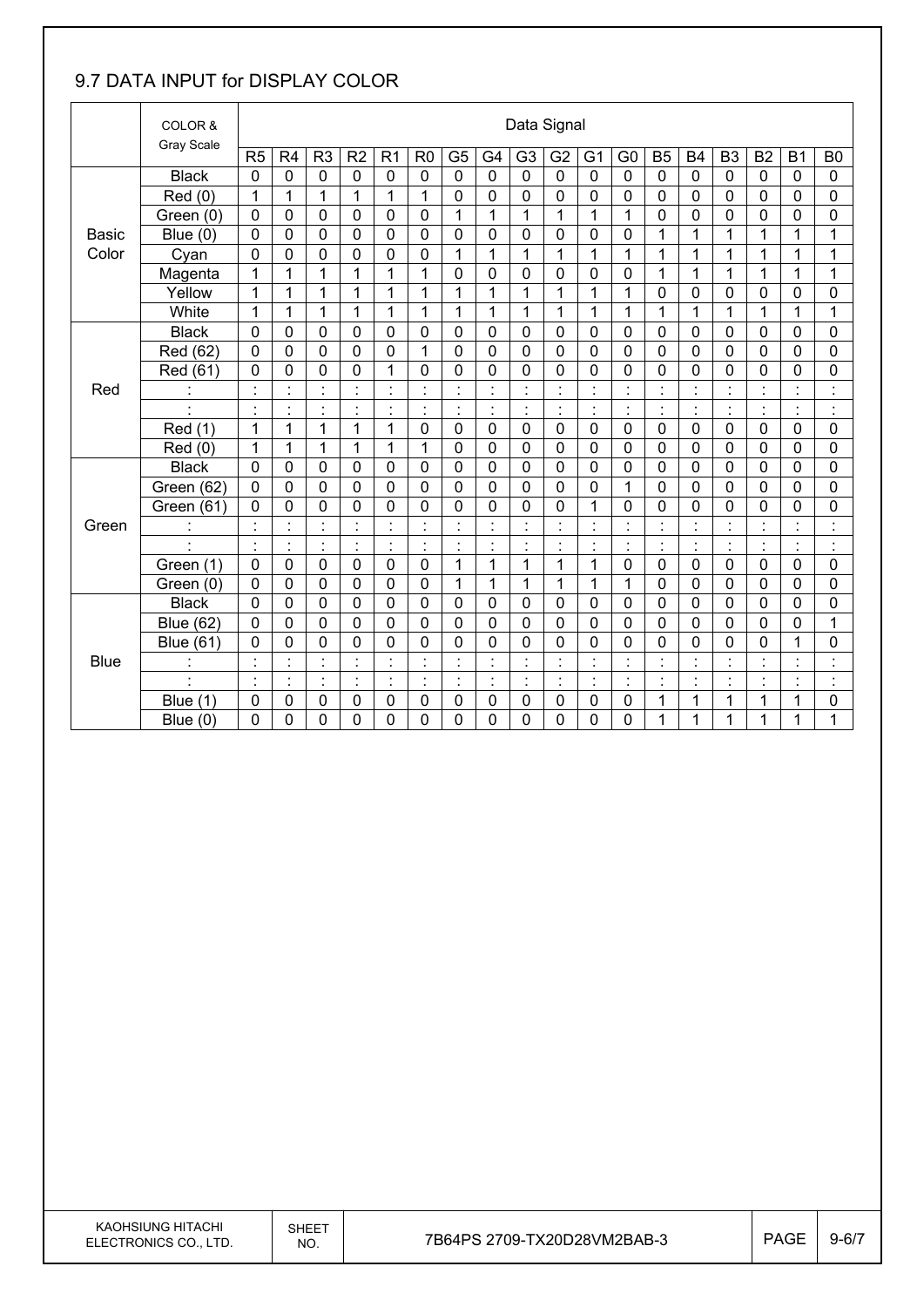#### 9.8 POWER SEQUENCE



Power Sequence Timing

- Note 1: In order to avoid any damages, VDD has to be applied before all other signals. The opposite is true for power off where VDD has to be remained on until all other signals have been switch off. The recommended time period is 1 second. Hot plugging might cause display damage due to incorrect power sequence, please pay attention on interface connecting before power on.
- Note 2: In order to avoid showing uncompleted patterns in transient state. It is recommended that switching the backlight on is delayed for 1 second after the signals have been applied. The opposite is true for power off where the backlight has to be switched off 1 second before the signals are removed.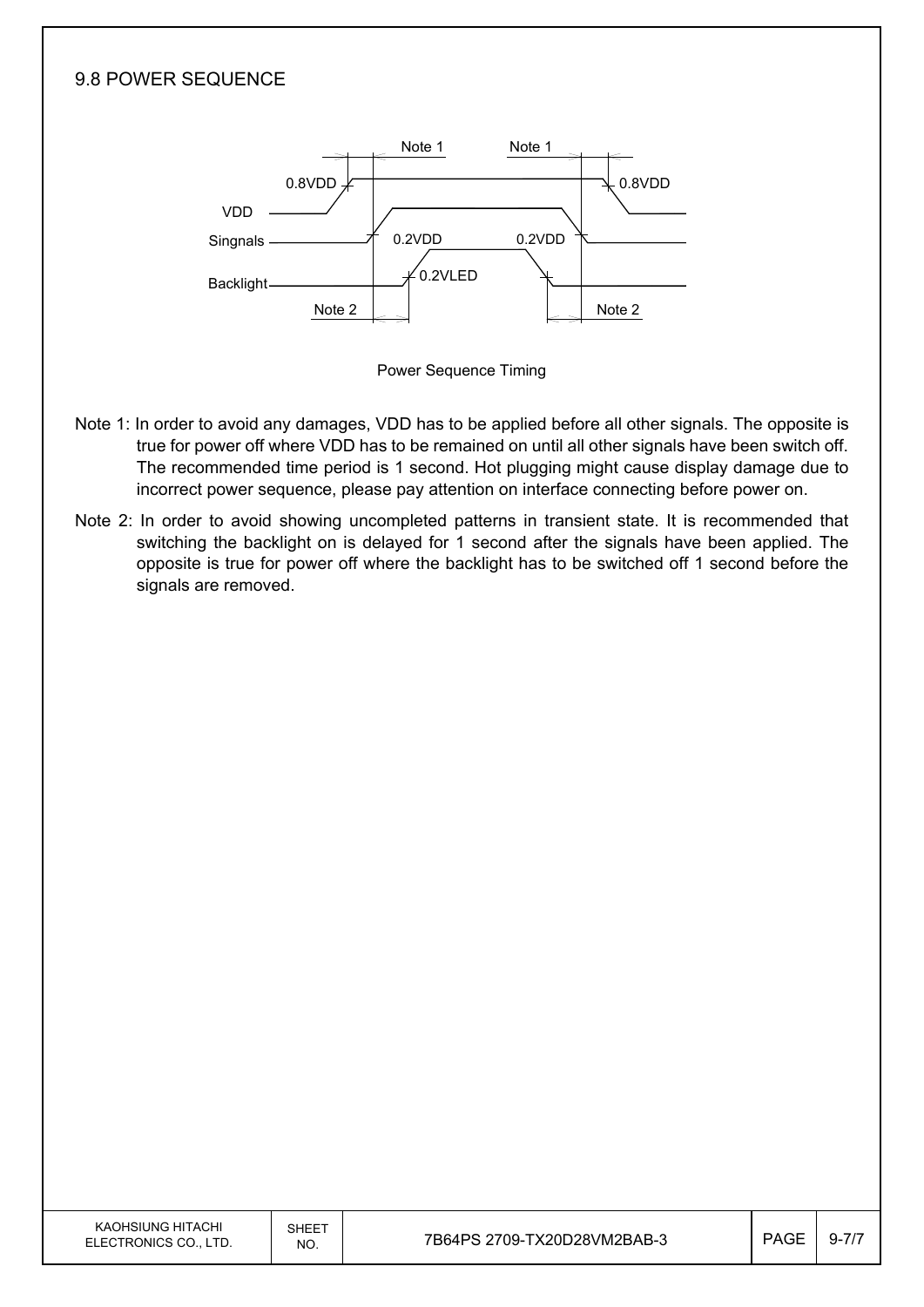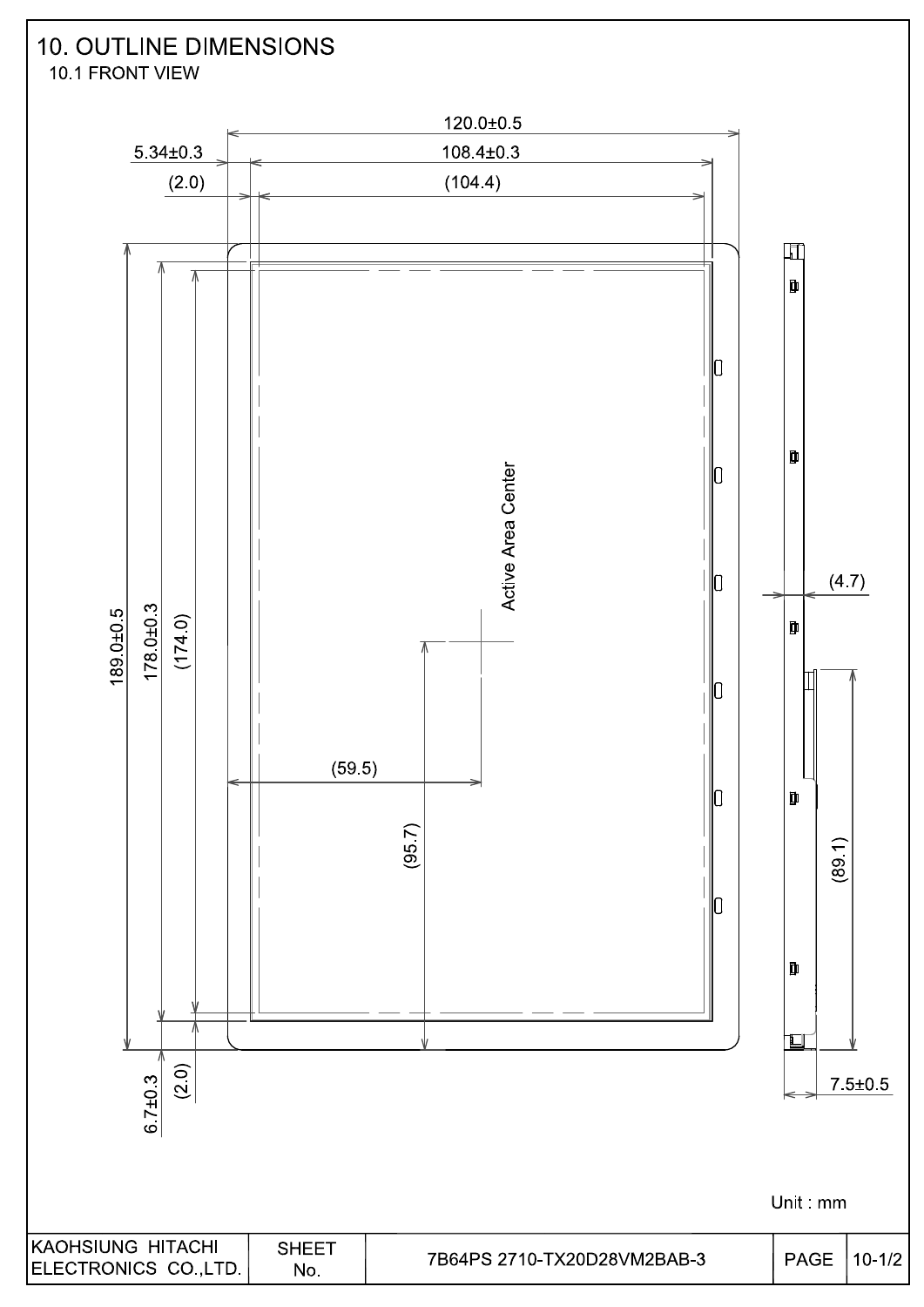10.2 REAR VIEW



Unit: mm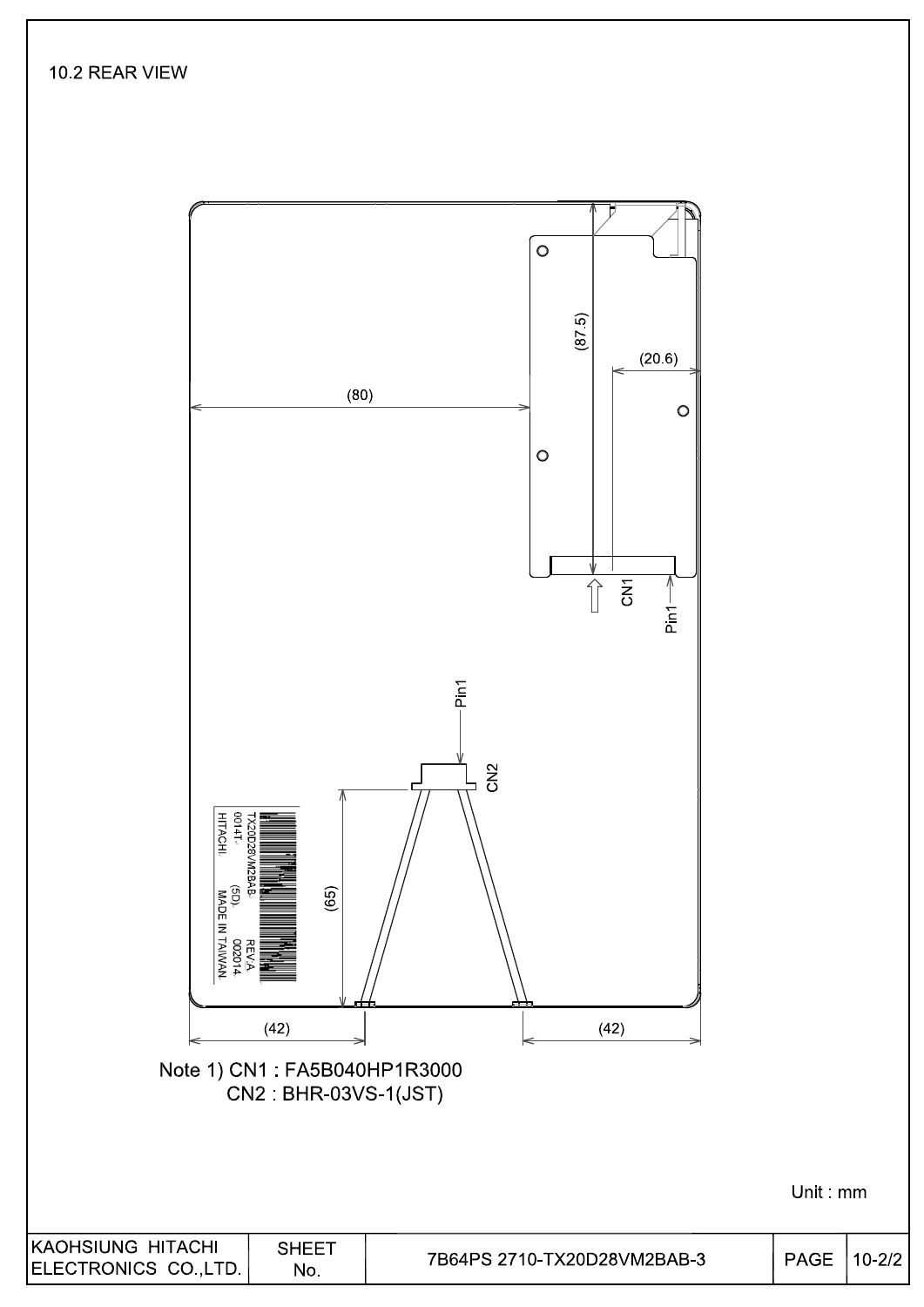### 11. APPEARANCE STANDARD

The appearance inspection is performed in a dark room around 500~1000 lx based on the conditions as below:

- The distance between inspector's eyes and display is 30 cm.
- The viewing zone is defined with angle  $\theta$  shown in Fig. 11. The inspection should be performed within 45 $\degree$  when display is shut down. The inspection should be performed within 5 $\degree$  when display is power on.



Fig. 11.1

#### 11.1 THE DEFINITION OF LCD ZONE

LCD panel is divided into 3 areas as shown in Fig.11.2 for appearance specification in next section. A zone is the LCD active area (dot area); B zone is the area, which extended 1 mm out from LCD active area; C zone is the area between B zone and metal frame.

In terms of housing design, B zone is the recommended window area customers' housing should be located in.



Fig. 11.2

| KAOHSIUNG HITACHI<br>ELECTRONICS CO., LTD. | SHEET<br>NO. | 7B64PS 2711-TX20D28VM2BAB-3 | <b>PAGE</b> | 1-1/0 |
|--------------------------------------------|--------------|-----------------------------|-------------|-------|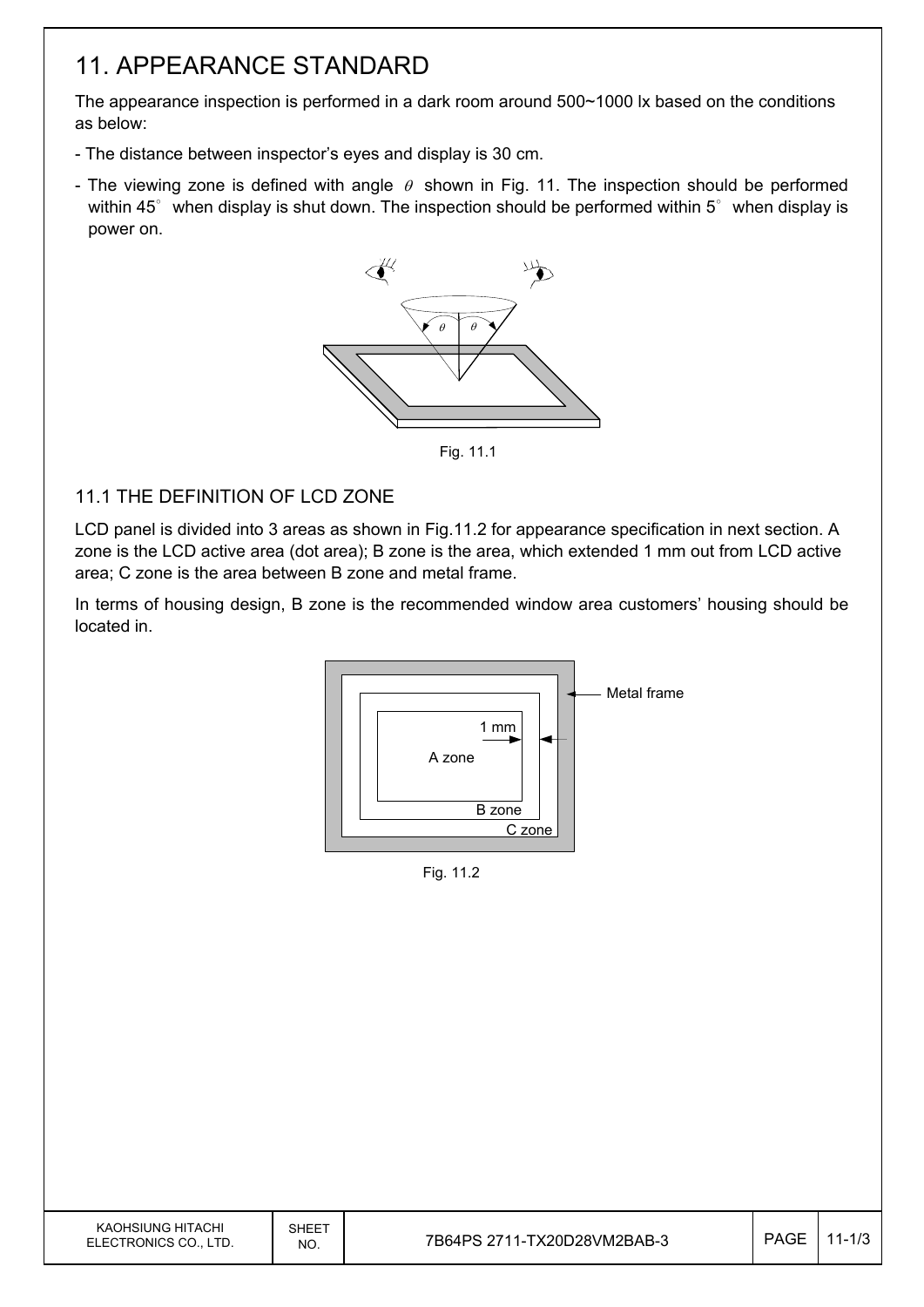#### 11.2 LCD APPEARANCE SPECIFICATION

The specification as below is defined as the amount of unexpected phenomenon or material in different zones of LCD panel. The definitions of length, width and average diameter using in the table are shown in Fig. 11.3 and Fig. 11.4.

| Item                                 | Criteria              |          |                         |                                       |                | Applied zone                 |   |
|--------------------------------------|-----------------------|----------|-------------------------|---------------------------------------|----------------|------------------------------|---|
|                                      | Length (mm)           |          | Width (mm)              | Maximum number                        |                | Minimum space                |   |
|                                      | Ignored               |          | $W \le 0.01$            | Ignored                               |                |                              |   |
|                                      | $L \leq 40$           |          | $W \le 0.02$<br>10      |                                       |                |                              |   |
|                                      | $L \leq 20$           |          | $W \le 0.04$<br>10      |                                       |                |                              |   |
| Scratches                            |                       |          |                         | Round (Dot Shape)                     |                |                              | A |
|                                      | Average diameter (mm) |          |                         | Maximum number                        |                | Minimum space                |   |
|                                      | $D \leq 0.2$          |          |                         | Ignore                                |                |                              |   |
|                                      | $D \le 0.4$           |          |                         | 10                                    |                | $\blacksquare$               |   |
| Dent                                 |                       |          |                         | Serious one is not allowed            |                |                              | A |
| Wrinkles in polarizer                |                       |          |                         | Serious one is not allowed            |                |                              | A |
|                                      | Average diameter (mm) |          |                         |                                       | Maximum number |                              |   |
|                                      | $D \leq 0.3$          |          |                         |                                       | Ignored        |                              |   |
| Bubbles on polarizer                 | $D\!\leq\!0.5$        |          |                         |                                       | 10             |                              | A |
|                                      | $D \le 1.0$           |          |                         |                                       | 5              |                              |   |
|                                      |                       |          | Filamentous             | (Line shape)                          |                |                              |   |
|                                      | Length (mm)           |          |                         | Width (mm)                            |                | Maximum number               |   |
|                                      | Ignored               |          |                         | $W \le 0.02$<br>Ignored               |                |                              | A |
|                                      | $L \leq 2.0$          |          |                         | $W \le 0.03$                          |                | 10                           |   |
|                                      | $L \leq 1.0$          |          |                         | $W \le 0.06$                          |                | 10                           |   |
| 1) Stains                            | Round (Dot shape)     |          |                         |                                       |                |                              |   |
| 2) Foreign Materials<br>3) Dark Spot | Average diameter (mm) |          |                         | Maximum number                        |                | Minimum Space                |   |
|                                      | $D \leq 0.22$         |          |                         | Ignored                               |                | $\overline{\phantom{a}}$     |   |
|                                      | $D \leq 0.33$         |          |                         | 5                                     |                | $\qquad \qquad \blacksquare$ | A |
|                                      | D > 0.33              |          |                         | 0                                     |                |                              |   |
|                                      | In total              |          |                         | Filamentous + Round=10                |                |                              |   |
|                                      |                       |          |                         | Those wiped out easily are acceptable |                |                              |   |
|                                      |                       |          |                         | <b>Type</b>                           |                | Maximum number               |   |
|                                      |                       |          | 1 dot                   |                                       | 4              |                              |   |
|                                      | Bright dot-defect     |          | 2 adjacent dot          |                                       |                |                              |   |
|                                      |                       |          | 3 adjacent dot or above |                                       | Not allowed    |                              |   |
|                                      |                       |          |                         | Density                               | $2/\phi$ 20mm  |                              |   |
| Dot-Defect                           |                       |          |                         | In total                              | 5              |                              | A |
| (Note 1)                             |                       |          |                         | 1 dot                                 | 5              |                              |   |
|                                      |                       |          |                         | 2 adjacent dot                        | $\overline{2}$ |                              |   |
|                                      | Dark dot-defect       |          |                         | 3 adjacent dot or above               |                | Not allowed                  |   |
|                                      |                       |          |                         | Density                               |                | $3/\phi$ 20mm                |   |
|                                      |                       |          | In total                |                                       |                | 5                            |   |
|                                      |                       | In total |                         |                                       |                | 10                           |   |
|                                      |                       |          |                         |                                       |                |                              |   |

KAOHSIUNG HITACHI ELECTRONICS CO., LTD.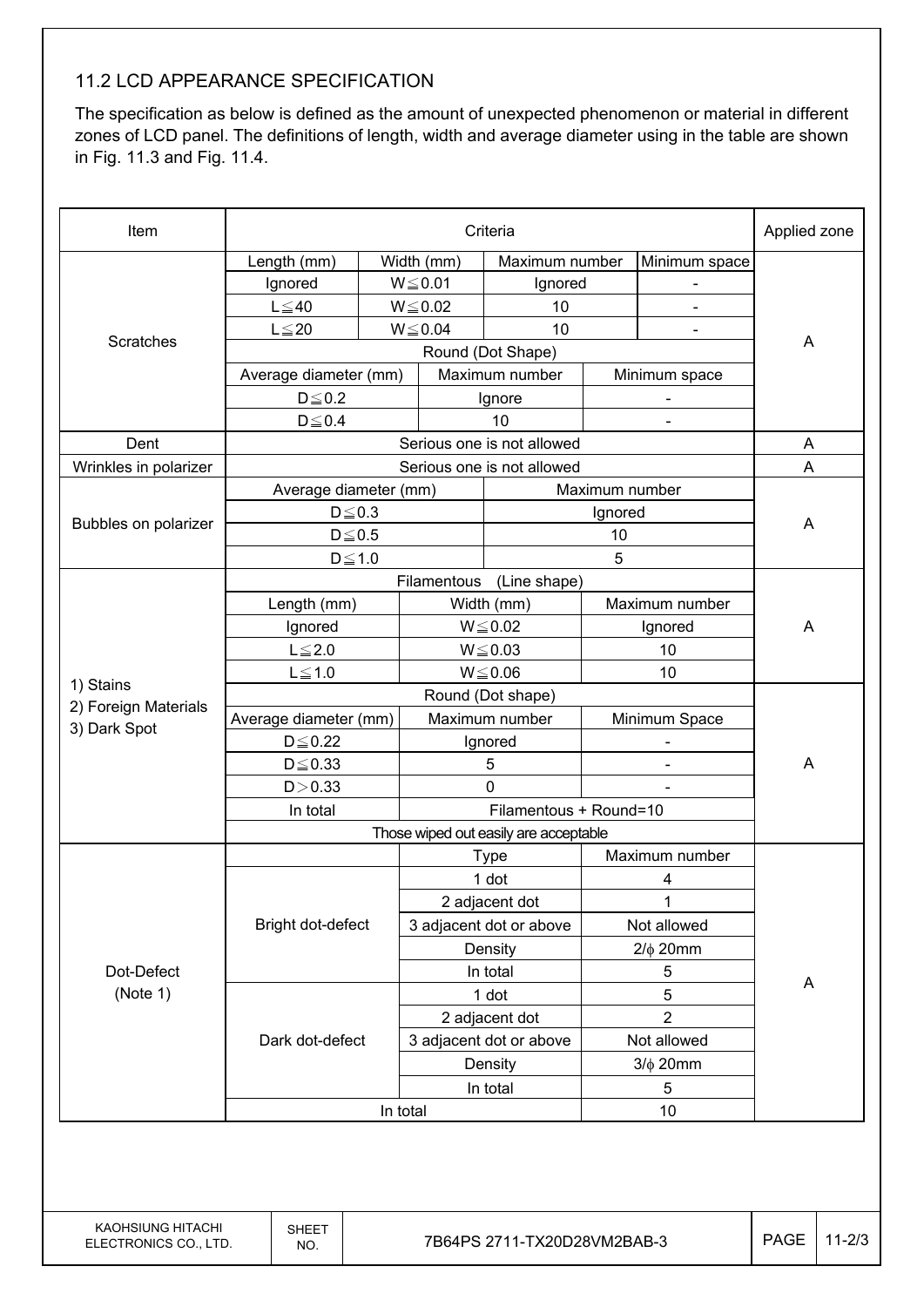

Note 1: The definitions of dot defect are as below:

- The defect area of the dot must be bigger than half of a dot.
- For bright dot-defect, showing black pattern, the dot's brightness must be over 30% brighter than others.
- For dark dot-defect, showing white pattern, the dot's brightness must be under 70% darker than others.
- The definition of 1-dot-defect is the defect-dot, which is isolated and no adjacent defect-dot.
- The definition of adjacent dot is shown as Fig. 11.5.
- The Density of dot defect is defined in the area within diameter  $\phi$  =20mm.

|  | A |  |  |
|--|---|--|--|
|  |   |  |  |

The dots colored gray are adjacent to defect-dot A.

Fig. 11.5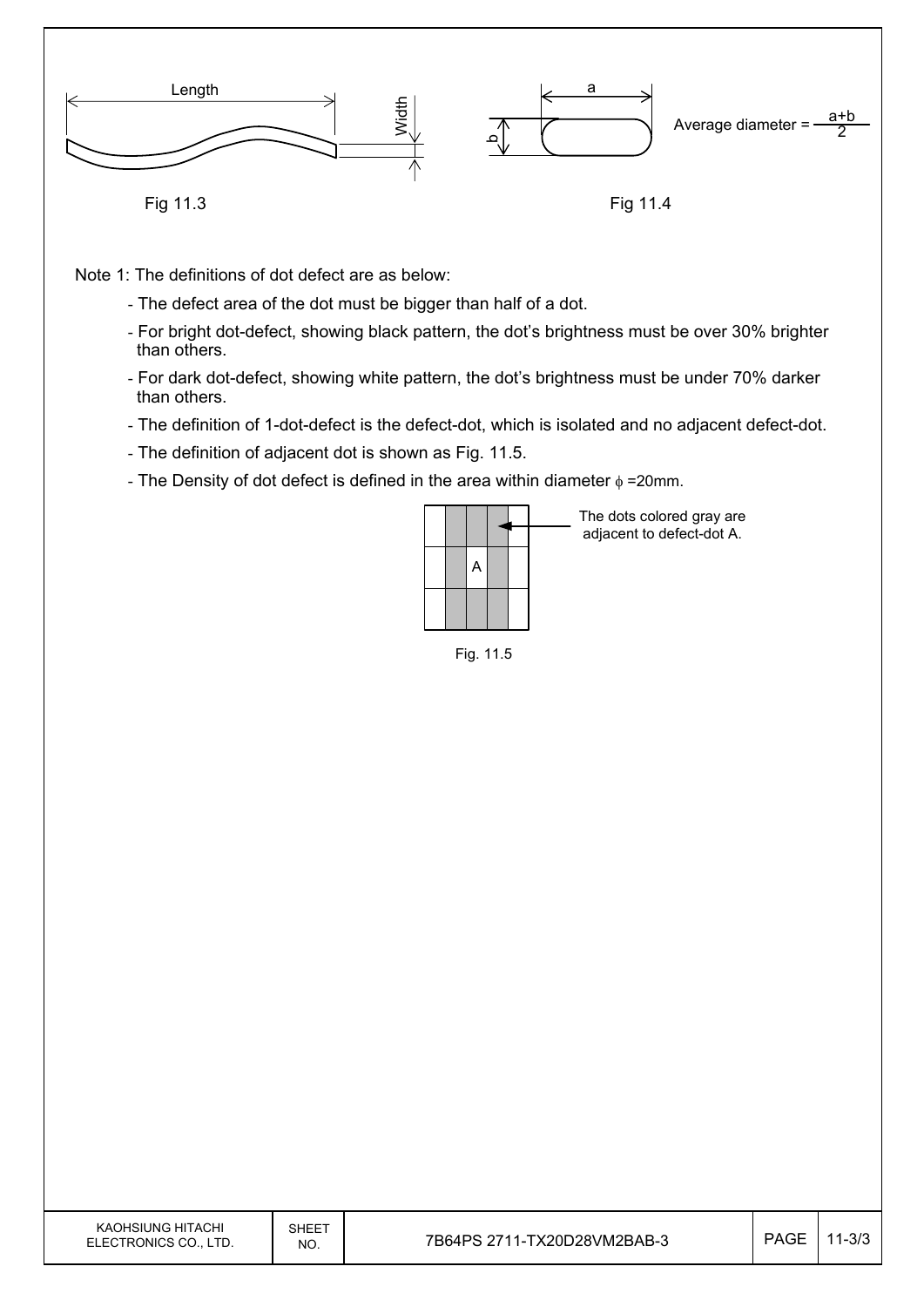### 12. PRECAUTIONS

#### 12.1 PRECAUTIONS of ESD

- 1) Before handling the display, please ensure your body has been connected to ground to avoid any damages by ESD. Also, do not touch display's interface directly when assembling.
- 1) Please remove the protection film very slowly before turning on the display to avoid generating ESD.

#### 12.2 PRECAUTIONS of HANDLING

- 1) In order to keep the appearance of display in good condition; please do not rub any surfaces of the displays by sharp tools harder than 3H, especially touch panel, metal frame and polarizer.
- 2) Please do not pile the displays in order to avoid any scars leaving on the display. In order to avoid any injuries, please pay more attention for the edges of glasses and metal frame, and wear finger cots to protect yourself and the display before working on it.
- 2) Touching the display area or the terminal pins with bare hand is prohibited. This is because it will stain the display area and cause poor insulation between terminal pins, and might affect display's electrical characteristics furthermore.
- 3) Do not use any harmful chemicals such as acetone, toluene, and isopropyl alcohol to clean display's surfaces.
- 4) Please use soft cloth or absorbent cotton with ethanol to clean the display by gently wiping. Moreover, when wiping the display, please wipe it by horizontal or vertical direction instead of circling to prevent leaving scars on the display's surface, especially polarizer.
- 5) Please wipe any unknown liquids immediately such as saliva, water or dew on the display to avoid color fading or any permanently damages.
- 6) Maximum pressure to the surface of the display must be less than  $1.96 \times 10^4$  Pa. If the area of adding pressure is less than  $1 \text{ cm}^2$ , the maximum pressure must be less than 1.96N.

#### 12.3 PRECAUTIONS OF OPERATING

- 1) Please input signals and voltages to the displays according to the values defined in the section of electrical characteristics to obtain the best performance. Any voltages over than absolute maximum rating will cause permanent damages to this display. Also, any timing of the signals out of this specification would cause unexpected performance.
- 2) When the display is operating at significant low temperature, the response time will be slower than it at 25 $C^{\circ}$ . In high temperature, the color will be slightly dark and blue compared to original pattern. However, these are temperature-related phenomenon of LCD and it will not cause permanent damages to the display when used within the operating temperature.
- 3) The use of screen saver or sleep mode is recommended when static images are likely for long periods of time. This is to avoid the possibility of image sticking.
- 4) Spike noise can cause malfunction of the circuit. The recommended limitation of spike noise is no bigger than  $\pm$  100 mV.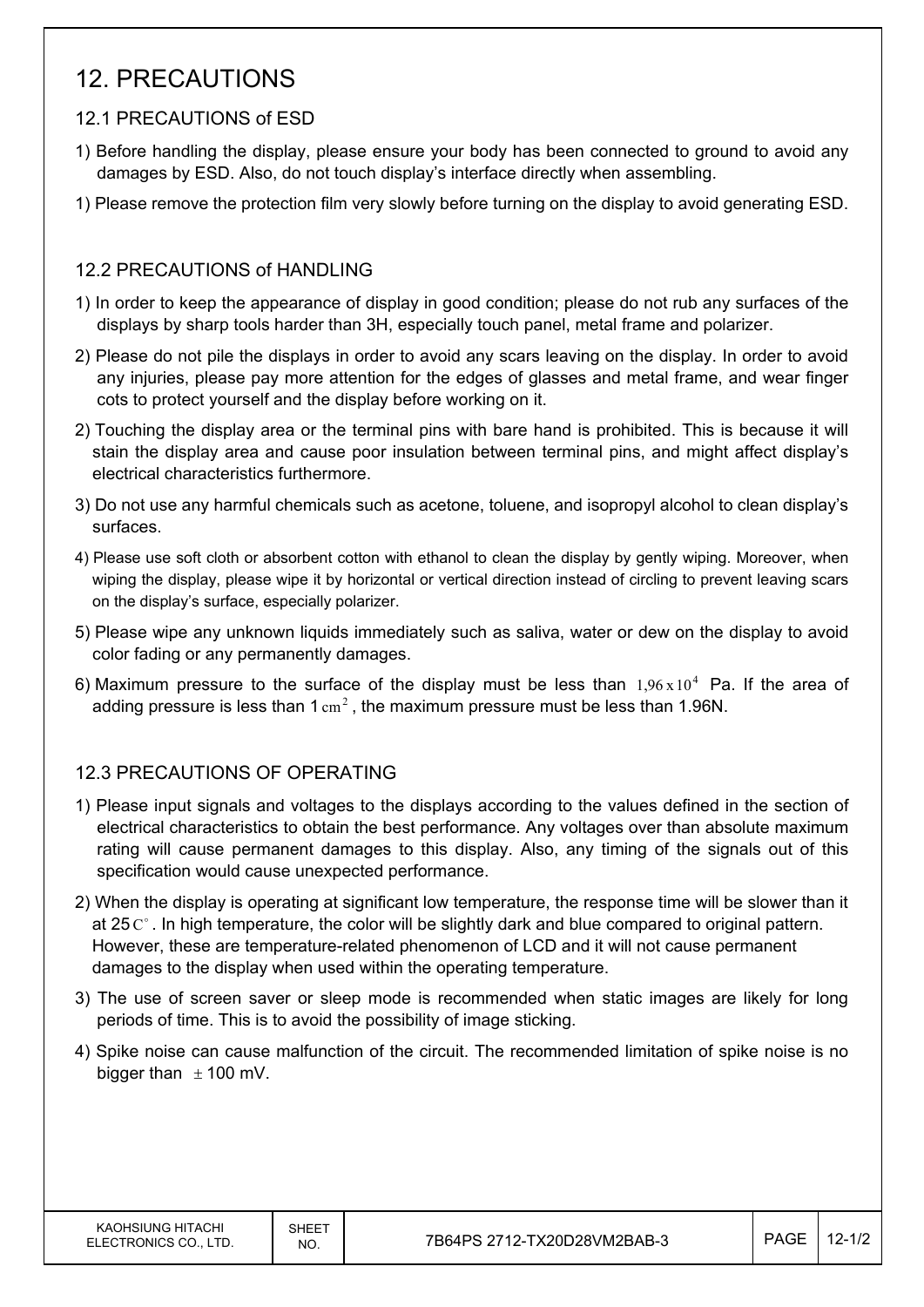#### 12.4 PRECAUTIONS of STORAGE

If the displays are going to be stored for years, please be aware the following notices.

- 1) Please store the displays in a dark room to avoid any damages from sunlight and other sources of UV light.
- 2) The recommended long-term storage temperature is between 10  $C^{\circ}$  ~35  $C^{\circ}$  and 55%~75% humidity to avoid causing bubbles between polarizer and LCD glasses, and polarizer peeling from LCD glasses.
- 3) It would be better to keep the displays in the container, which is shipped from Hitachi, and do not unpack it.
- 4) Please do not stick any labels on the display surface for a long time, especially on the polarizer.

#### 12.5 MOUNTING PRECAUTION

- 1) When assembling the LCM Module, please refer to the below.
- 2) The use of cushion is recommended in order to protect the module from shock.